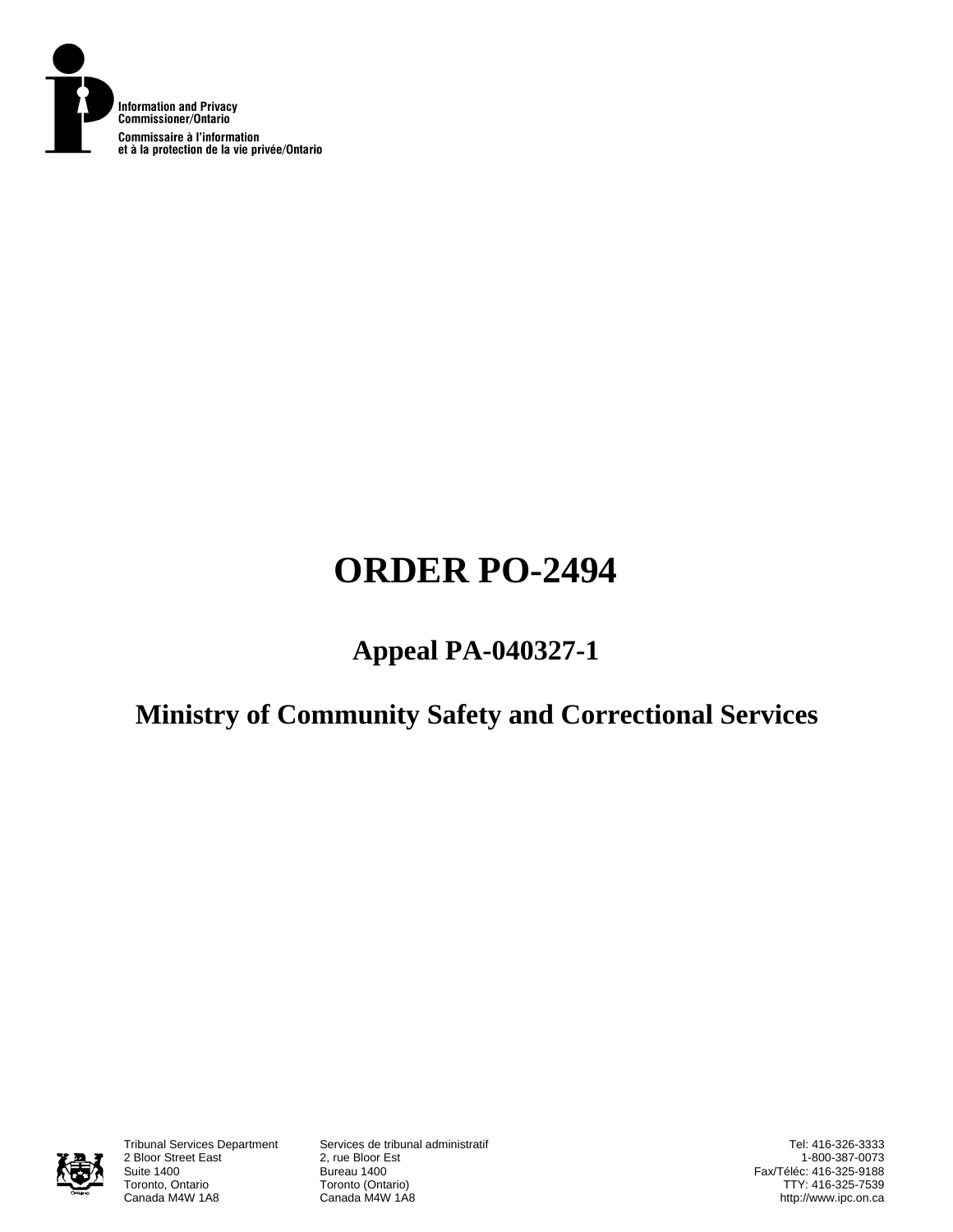# **NATURE OF THE APPEAL:**

On July 18, 2003, a search warrant was executed by the Ontario Provincial Police at a home shared by the requester and her partner (referred to as the "named individual" in this order.) The search warrant related to a law enforcement issue not relevant to the requester's subsequent request. During the execution of the warrant, the OPP seized two firearms, and subsequently charged the requester and the named individual with firearms related charges under the *Criminal Code*. These charges were subsequently withdrawn.

The requester filed an access-to-information request with the Ministry of Community Safety and Correctional Services (the Ministry) under the *Freedom of Information and Protection of Privacy Act* (the *Act*), seeking access to all and any information relating to her Firearms Possession Licence, currently and in the past. The scope of the request included:

- Dates and names of persons/agencies submitting or retrieving data regarding her firearms licence and/or its status, and copies of those communications.
- All and any communications between the Chief of Firearms Office (CFO)/representatives and the Canadian Firearms Registry.
- All and any communications between CFO/representatives and the Ontario Ministry of the Attorney General and the Ontario Provincial Police (OPP).
- Copies of all information received by the CFO pertaining to her firearms possession status.
- Copies of any CPIC or ICON or other database information generated at the time containing information related to her firearms licence and its status, or provisions made to its status relating to Criminal Code charges laid against her regarding a specific Police Case ID number/occurrence.
- A copy of the daily notes of [two named OPP constables] for July 19, 2004 relating to an inquiry made by the requester by telephone concerning the status of her Firearms Possession Licence.
- A copy of any information concerning the requester or her firearms licence which [one named OPP constable] accessed on July 19, 2004, and at any other time.
- Copies of any communications [two named OPP constables] may have generated or received regarding the requester's status in relation to a specific Police Case ID number/occurrence and the status of her firearms licence.
- A copy of any information (retrieved data-based information, police notes, emails to and from others) concerning the requester, a specific Police Case ID number/occurrence, or her firearms licence generated or received by [eight named OPP officers].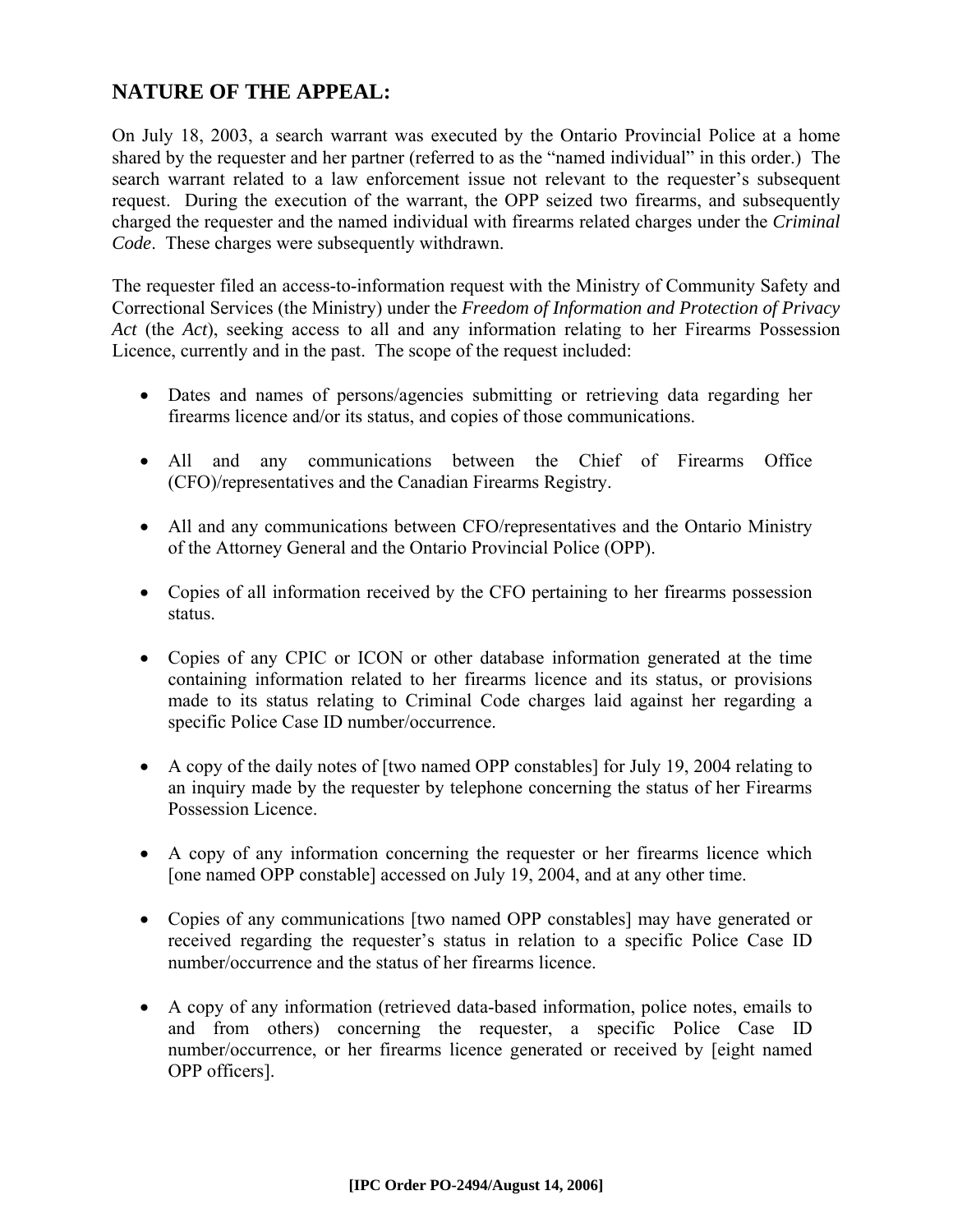• A copy of any information (retrieved data-based information, discussion notes, emails to and from others) concerning the requester, a specific Police Case ID number/occurrence, or her firearms licence, generated or received at the office of the Ministry of the Attorney General of Ontario, including but not limited to [six named officials].

The Ministry denied access to the responsive records, in full, pursuant to sections  $49(a)$ ,  $14(1)(a)$ , 14(1)(b), 14(1)(f), 14(1)(1), 14(2)(a), 19, 49(b), 21(2)(f) and 21(3)(b) of the *Act*. The requester (now the appellant) appealed the Ministry's decision to the Information and Privacy Commissioner of Ontario (IPC).

At the onset of mediation, the Ministry informed the mediator that the records at issue could not be forwarded to the IPC, because the records were before the courts in a related law enforcement matter. The IPC's mediator had conversations with both the appellant and the Ministry. She reviewed the issues in dispute and the application of exemptions with the parties. Upon learning that a plea agreement had been reached in the related law enforcement matter, the mediator contacted the Ministry. The Ministry stated that it would review its decision upon the expiry of the appeal period in the related law enforcement matter. The Ministry, however, also indicated that a review of its decision might not lead it to amend its position regarding disclosure of the requested information.

At the conclusion of the mediation process, the Ministry stated that it was in the process of reviewing its original decision. The appellant asked that her appeal move to the adjudication stage. At the onset of adjudication, the Ministry had not produced the records at issue to the IPC. Consequently I issued a production order, directing the Ministry to produce the records at issue in this appeal to the IPC. In response, the Ministry provided a set of records to the IPC but did not change its position with respect to disclosure of the responsive records to the appellant.

I began the adjudication by issuing a Notice of Inquiry to the Ministry and asking for their written representations, which the Ministry provided. In its representations, the Ministry stated that, after receiving the Notice of Inquiry, it released portions of the records to the appellant. It also withdrew its claim to sections  $14(1)(a)$ ,  $14(1)(b)$ ,  $14(1)(f)$  and  $14(2)(a)$  as grounds for nondisclosure of the responsive information. I then sent a Notice of Inquiry to the appellant, along with the complete representations of the Ministry. The appellant responded by providing representations.

## **RECORDS**

The records at issue in this appeal include both paper and electronic records. As mentioned, portions of these records were disclosed to the appellant by the Ministry in response to the first Notice of Inquiry. In addition to the exemptions claimed, the Ministry also takes the position that parts of these records are not responsive to the appellant's request.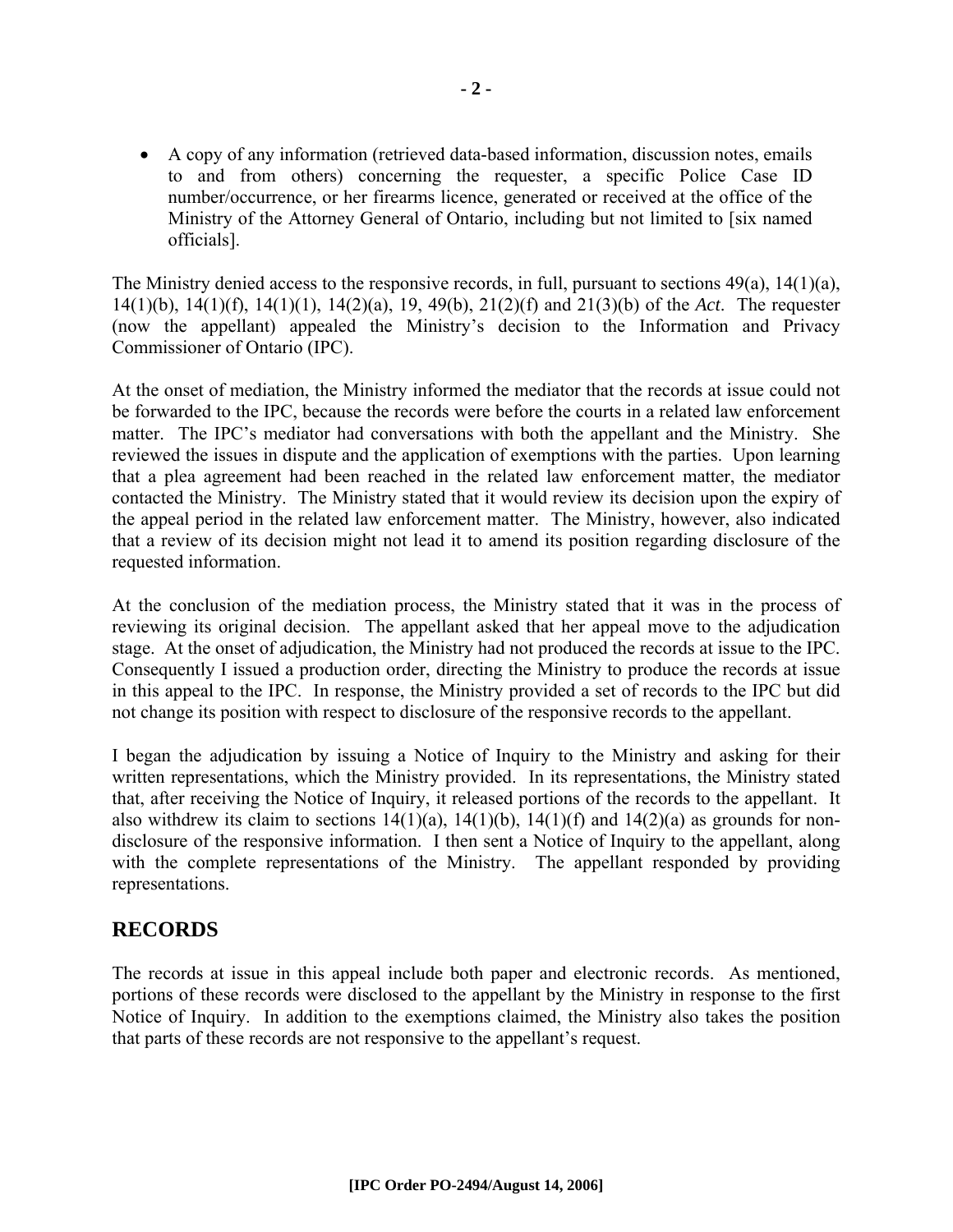#### **Paper Records**

| Pages      | Type of Record                                                                                                 |
|------------|----------------------------------------------------------------------------------------------------------------|
| $1$ to $7$ | OPP incident LP03120166<br>General occurrence report<br>Notes, reports and supplementary occurrence<br>reports |
| 8 to 62    | Police officers' notes (9 officers)                                                                            |
| 63 to 66   | E-mail correspondence                                                                                          |
| 67         | Firearms Interest Person (FIP) record                                                                          |
| 68 to 69   | E-mail correspondence                                                                                          |
| 70 to 74   | Canadian Firearms Registration On-line (CFRO)<br>queries                                                       |
| 75 to 78   | Fax correspondence                                                                                             |

#### **Electronic Records**

One CD, containing 41 photographs taken by the OPP

One videotape, containing footage taken by the OPP of the exterior and interior of a property

## **DISCUSSION:**

#### **SCOPE OF REQUEST/RESPONSIVENESS OF RECORDS**

Section 24 of the *Act* imposes certain obligations on requesters and institutions when submitting and responding to requests for access to records. This section states, in part:

- (1) A person seeking access to a record shall,
	- (a) make a request in writing to the institution that the person believes has custody or control of the record;
	- (b) provide sufficient detail to enable an experienced employee of the institution, upon a reasonable effort, to identify the record; and

. . . . .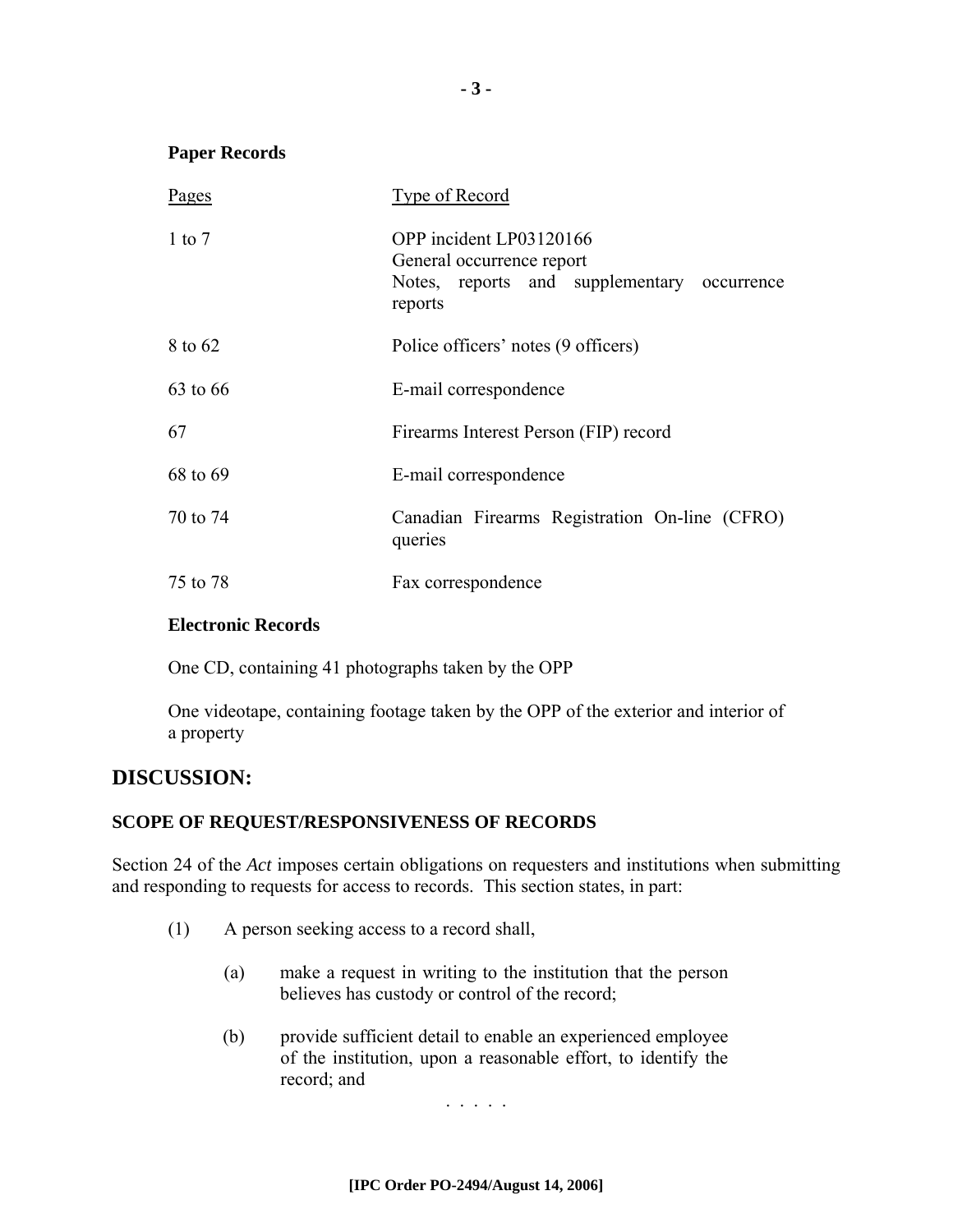(2) If the request does not sufficiently describe the record sought, the institution shall inform the applicant of the defect and shall offer assistance in reformulating the request so as to comply with subsection (1).

In its index of exempted records, the Ministry stated that the shaded parts of certain records contain information that is not responsive to the request. The Ministry submitted that only those portions of the requested records that relate to the appellant's own firearms licensing issues and related criminal charges are responsive to the request.

In its representations, the Ministry stated the following:

The Ministry does not consider the following categories of information to be reasonably responsive to the appellant's very specific and highly detailed request:

- Information relating to [the named individual's] legal issues;
- Information concerning unrelated law enforcement activities at the appellant's residence prior to the finding of firearms;
- Information concerning unrelated law enforcement and administrative matters;
- Personal information concerning other individuals;
- Information concerning the on/off duty times of police officers, meal times of police officers, police vehicle information, weather conditions, road conditions, shift preparation information and printing information relating to OPP reports (date, time and badge number of individual printing the report)

In determining the issue of which records are responsive to the appellant's request, I have reviewed the records and, for ease of reference, will consider them in three groups:

- Group 1 Information relating to the appellant, the named individual's legal issues and information concerning the law enforcement activities at the appellant's residence prior to the finding of firearms.
- Group 2 Information concerning other law enforcement and administrative matters.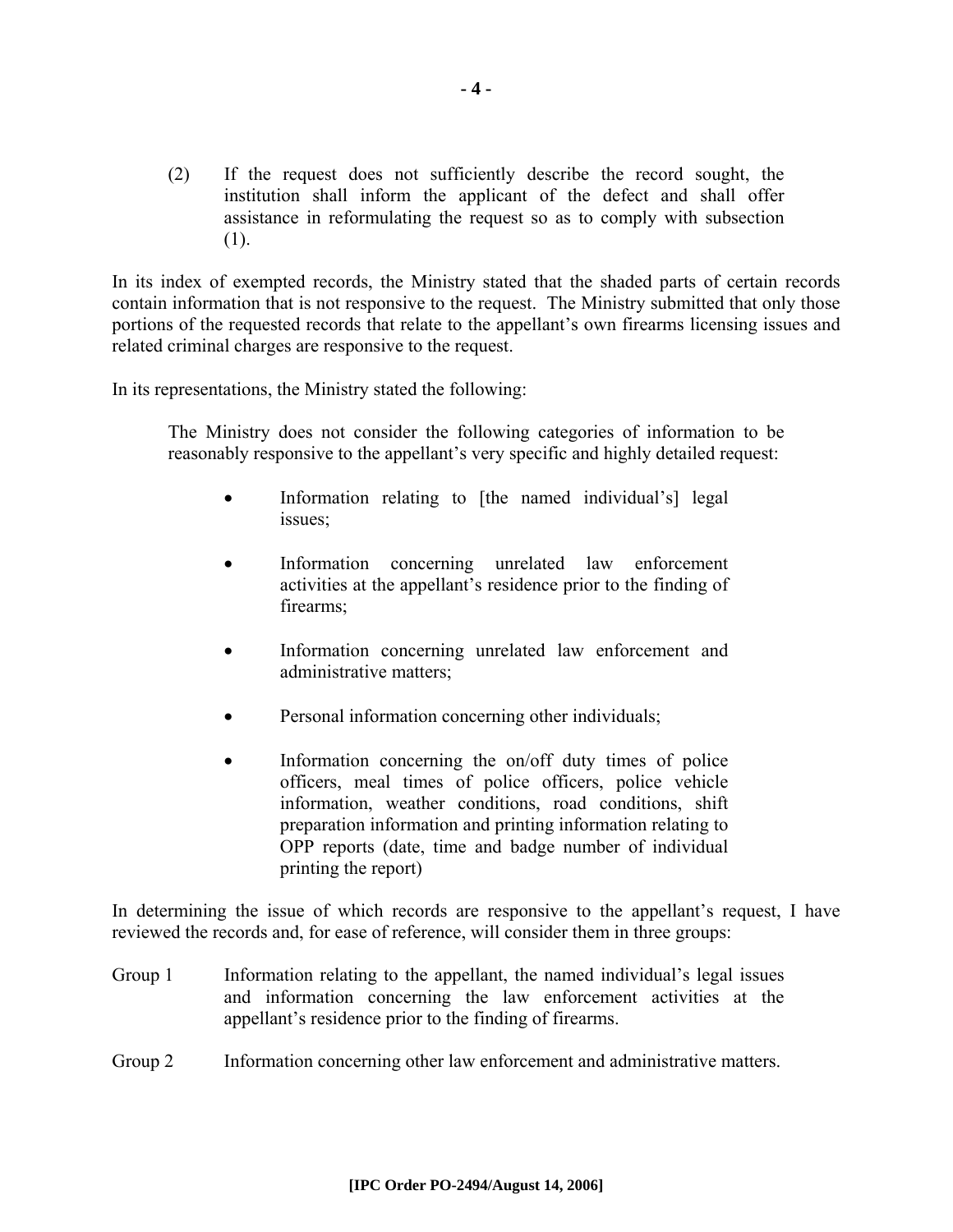Group 3 Information concerning the on/off duty times of police officers, meal times of police officers, police vehicle information, weather conditions, road conditions, shift preparation information, printing information relating to OPP reports (date, time and badge number of individual printing the report) and police "ten" codes.

#### **Group 1 Records**

In considering whether Group 1 records are responsive to the appellant's request, the context provided in the appellant's representations is relevant:

On July 18, 200[3], a Search Warrant was executed at the Appellant's home regarding a legal matter unrelated to this request. …During the search of the property the OPP seized two firearms, a rifle and a shotgun, both unloaded from an upstairs bedroom that overlooks the lane, the chicken pens and the sheep barn. They also seized 16 shotgun shells in an ammunition belt stored in an armoire … and 31 bullets for a .22-250 varmint rifle stored in a cabinet in a separate room on the lower floor of the house. When they were finished their search, D/C Gary Wight of the OPP called the Appellant on her cell phone and advised her that property unrelated to this request had been removed from the farm house, and the firearms had been seized.

On October 21, fully three months later, the Appellant and her life partner, [named individual], were both charged under the Criminal Code of Canada with one count each under section 86(1) of the Criminal Code of Canada with careless storage of firearms and ammunition and with careless storage of firearms under s.117(h) of the Firearms Act contrary to Section 86(2) of the Criminal Code of Canada.

…

On July 2, 2004 the charges were withdrawn in consideration of [their] having no prospect of conviction.

In her representations, the appellant submits that her request relates to any information "generated or received" in relation to "Police Case ID C03036520 Occurrence #LP03120166." Further, the appellant states:

In this regard, the Appellant was co-accused with her life-partner, [named individual]. [Named individual] has submitted a waiver with respect to his privacy rights regarding this Police Case and Occurrence.

The Appellant submits that – as it concerns the Police Case and Occurrence which is the subject of the request – information relating to that specific aspect of [named individual's] legal issues – those in which he was co-accused with the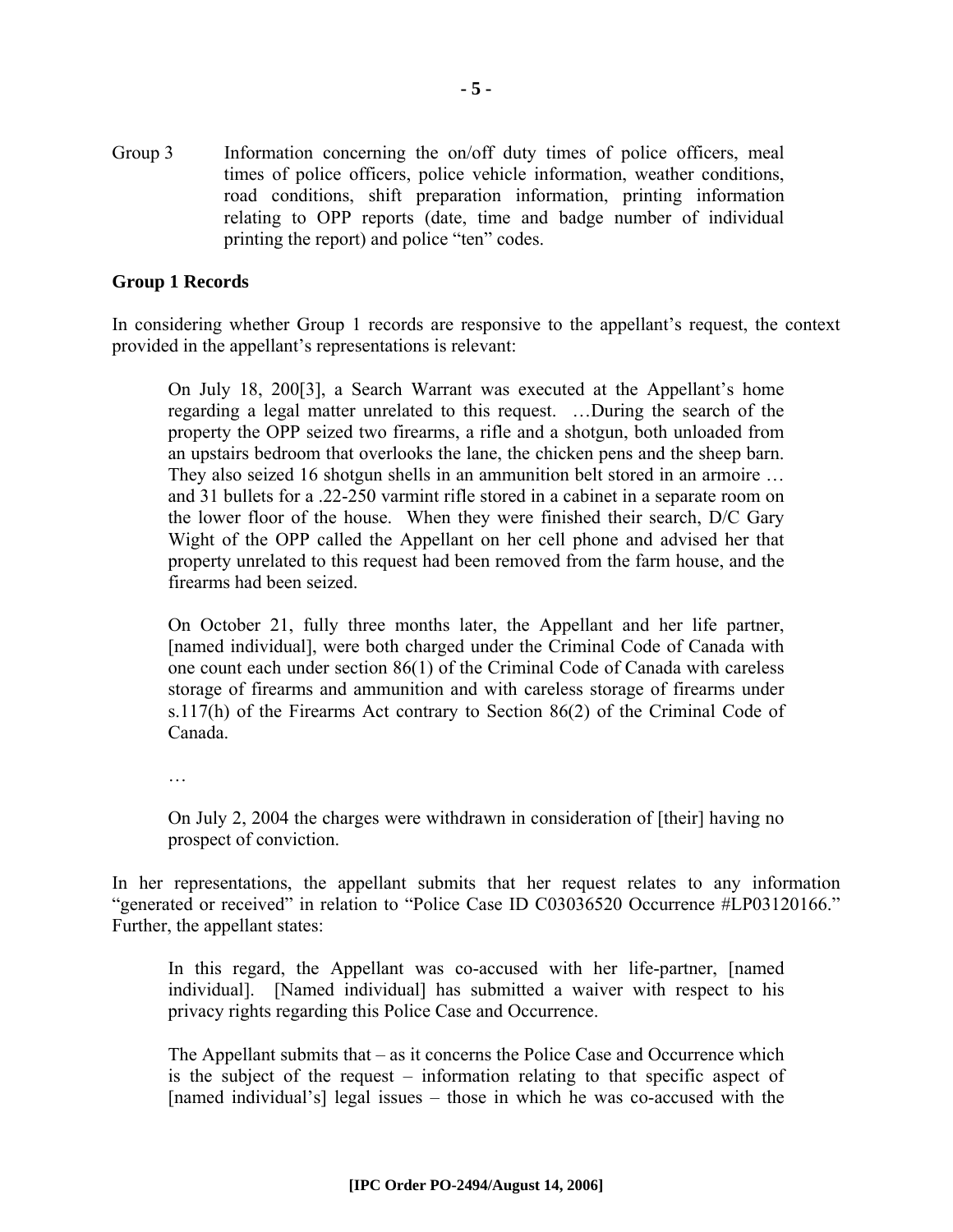Appellant – should not be exempt. The Appellant is not seeking information relating to any other legal matters, nor has [named individual] waived his rights regarding any other matters. The Appellant submits that any "generated or received" information regarding her co-accused in this matter also relates to her and should be provided.

Institutions should adopt a liberal interpretation of a request, in order to best serve the purpose and spirit of the *Act*. Generally, ambiguity in the request should be resolved in the requester's favour [Orders P-134, P-880]. In reviewing the records at issue in this appeal, and considering the representations of the parties, I find that the records in Group 1 are responsive to the appellant's request. The records that the Ministry considered responsive were generated as a result of the execution of the warrant referred to in the appellant's representations. However, the Ministry has severed as unresponsive all but the small portion of those records relating to the charges against the appellant. However, I have concluded that, in doing so, the Ministry has adopted an overly narrow approach to determining responsiveness. I accept that the search of the appellant's property was not initially undertaken with a view to potential charges against her. However, in my view, the circumstances of that search become relevant to her request given that charges were subsequently laid against her as a result of the search. There is a direct connection between the execution of the search warrant, the discovery of the firearms and the laying of charges against the appellant. The events of that day as they relate to the execution of the warrant are therefore relevant to the charges laid against the appellant and her request.

The portions of the Group 1 records that are not responsive to the appellant's request include information regarding the unrelated law enforcement matters that concern the named individual. The appellant's request makes it clear that she is not seeking access to this information and therefore, that information does not fall within the scope of the request.

Therefore, I find that the portions of the following Group 1 records that the Ministry had considered unresponsive to the request are, in fact, responsive:

Records 4, 5, 15-23, 24-26 (except as they refer to an unrelated law enforcement matter), 27-39, 40 (except as it refers to an unrelated law enforcement matter), 41 and 42 (except the information that appears under the heading Tuesday, July  $13<sup>th</sup>$ , 2004) 55, 56 (except as it refers to an unrelated law enforcement matter), 57, 68 (except as it refers to an unrelated law enforcement matter), 69, the CD containing 41 photographs and the video tape.

The Ministry has released a small portion of Record 10 and claimed that the remaining portions of the Record were unresponsive. In particular, it claimed the reference in Record 10 to the named individual was unresponsive. I disagree and find that the reference to the named individual in Record 10 is responsive. Since the Ministry has not claimed any exemptions for that portion of Record 10 that refers to the named individual, and the named individual has provided his consent, section 21(1)(a) is applicable and the Ministry must disclose that portion to the appellant. Record 10 also contains law enforcement information related to individuals other than the appellant and the named individual which I find to be unresponsive for the reasons outlined below in my discussion relating to the Group 2 Records.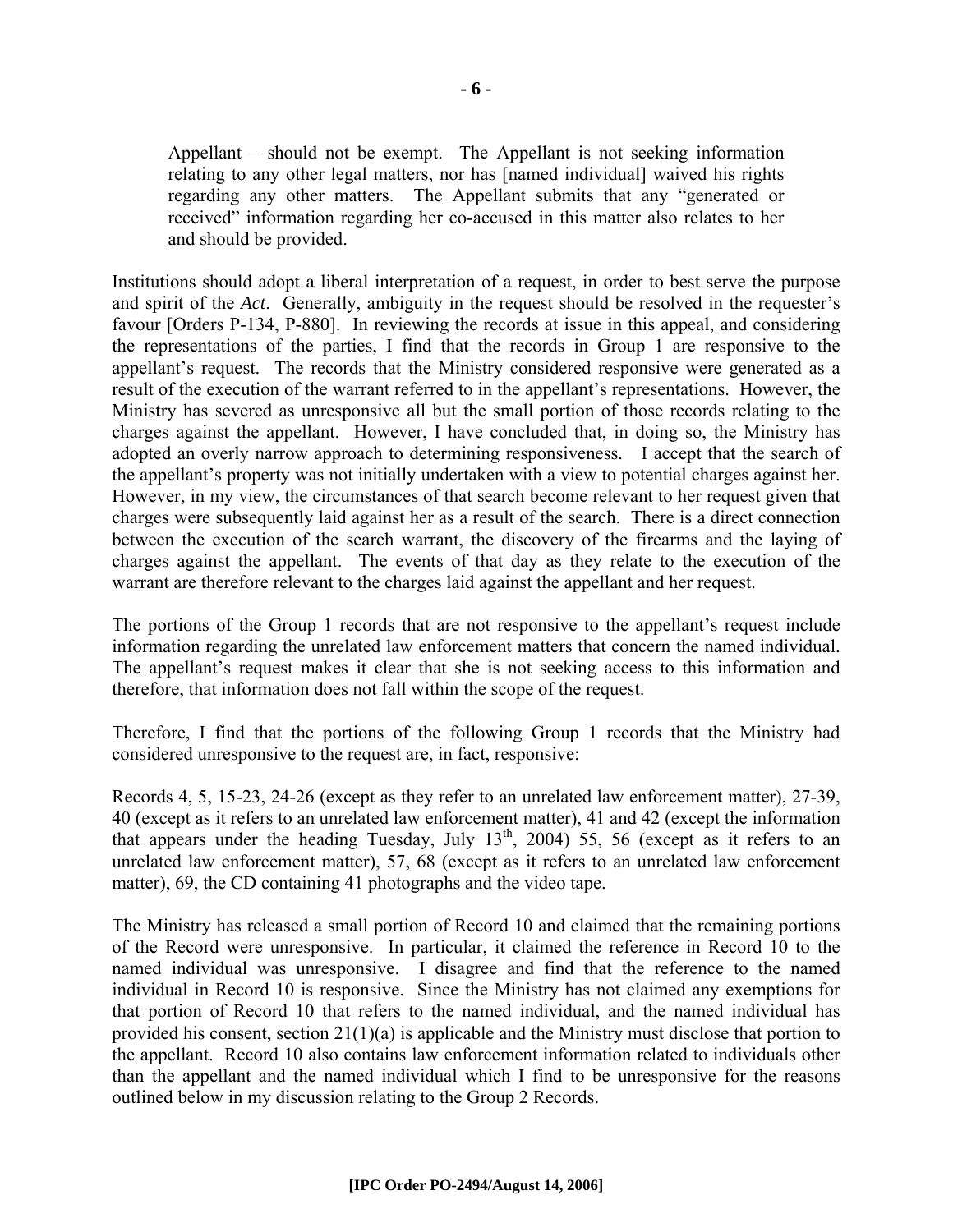A portion of Records 68 and 69 has been released to the appellant. As I have found that Record 68 contains responsive information and Record 69 is responsive in its entirety, and the Ministry has not claimed any exemptions with respect to these Records and no mandatory exemption applies, I order that the responsive portions of Record 68, and Record 69, in its entirety, be disclosed to the appellant.

#### **Group 2 Records**

Group 2 is comprised of records that concern other law enforcement and administrative matters. I have carefully reviewed the records and have identified a number that clearly are unrelated to the execution of the warrant at the appellant's property and the resulting charges laid against her. For example, entries in officers' notebooks contain references to individuals and incidents that are totally unrelated to the appellant or the named individual. They also contain information that refers to an unrelated law enforcement matter of the named individual that is not responsive to the appellant's request. I therefore find that the portions of the following records identified as unresponsive by the Ministry are, in fact, unresponsive to the appellant's request:

Records 8, 9, 10 (except as it refers to the named individual), 11, 12, 13, 43 to 54, 60, 61, 62, 63, 70, 71, 73 and 74.

Record 10 contains information that is responsive and has been released, information that is unresponsive, and information that is responsive and has not been released. As previously noted, the portion of Record 10 that has not been released, and that is responsive, is the portion that refers to the named individual. As the Ministry has not claimed any exemptions with respect to that portion of Record 10, and as the named individual has provided his consent so that the mandatory exemption in section 21 does not apply, I have ordered above that it be disclosed to the appellant.

The Ministry released portions of records 8, 9, 11, 70, 71, 73 and 74. As I have found above that the portions of these records that the Ministry withheld as unresponsive are, in fact, unresponsive, I uphold the Ministry's decision to withhold portions of these records. Since the responsive portions of these records have already been released to the appellant, these records are no longer at issue in this appeal.

Record 72 has been released in its entirety and it is therefore no longer at issue in this appeal.

#### **Group 3 Records**

Records in Group 3 contain information concerning the on/off duty times of police officers, meal times of police officers, police vehicle information, weather conditions, road conditions, shift preparation information, printing information relating to OPP reports (date, time and badge number of individual printing the report) and police operational "ten" codes.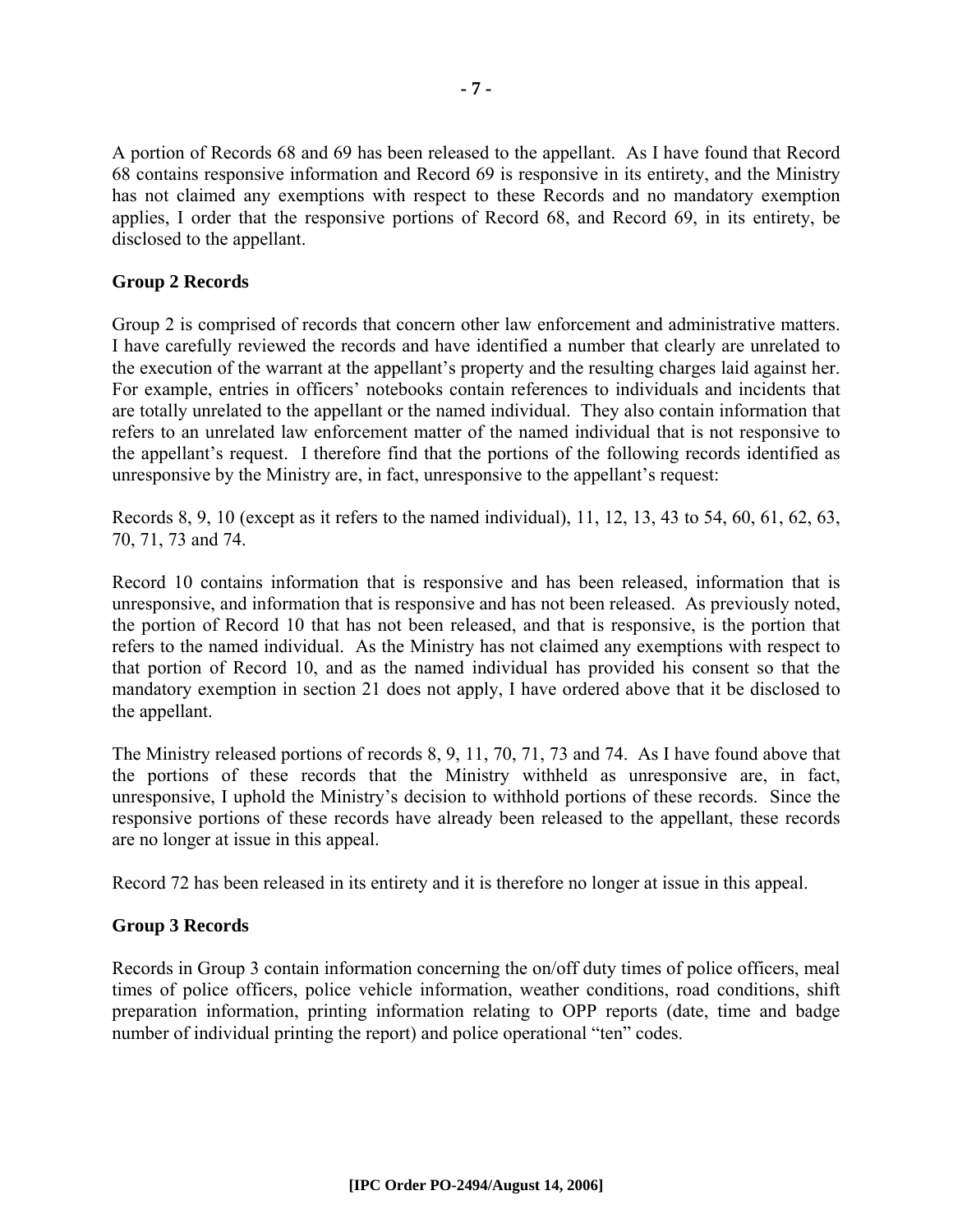In her representations, the Appellant does not object to the characterization of these records as non-responsive, with one exception. That exception relates to "printing information related to OPP reports."

In this regard, the Appellant submits:

While the Appellant is not clear as to the exact meaning of this phrase, the Appellant would submit if an OPP report containing the incorrect Police Case Id number provided to Constable Lynn Pretty (Page 9 of the Ministry's released record) was printed and provided to her or any other officer, the information about where the report originated, the date, and the creator of the information/Ministry and/or department would be relevant to this request and should be released.

I have reviewed the records where the Ministry has indicated that printing information is nonresponsive. The notations relating to printing do not respond to the concern raised by the appellant, nor do they appear to relate to the execution of the warrant at the appellant's property and the resulting charges. Therefore I find that, although these notations appear to be innocuous, they are properly characterized as non-responsive to the appellant's request.

With respect to the "ten" codes, the appellant commented on the Ministry's application of an exemption to this information but added that the "ten" codes were virtually irrelevant to her appeal and that she would be satisfied with the release of the records with the "ten" codes severed. In view of the consent of the appellant to the severance of the "ten" codes from the responsive records, I am not including the issue of "ten" codes in the scope of this appeal.

I therefore uphold the Ministry's decision to withhold the shaded portions of the following records:

1, 2, 3, 4 and 5 (except as they refer to the named individual) 6, 7, 58, and 59 and those portions of the records that refer to the police "ten" codes. The note at the bottom of Record 14 is, although unshaded, not responsive.

#### **SUMMARY**

The Ministry has not claimed any exemptions with respect to the records 8 to 11 and 67 to 69. The result is that the responsive portions of these records should be released to the appellant and they are no longer at issue in this appeal. The responsive portions of Records 70 to 74 have already been released to the appellant and they are no longer at issue in this appeal. Further, Records 75 to 78 were released in full to the appellant and they are no longer at issue in this appeal.

The following records are responsive to this request and have not been released, or ordered to be released, to the appellant:

1-7 (except the printing information);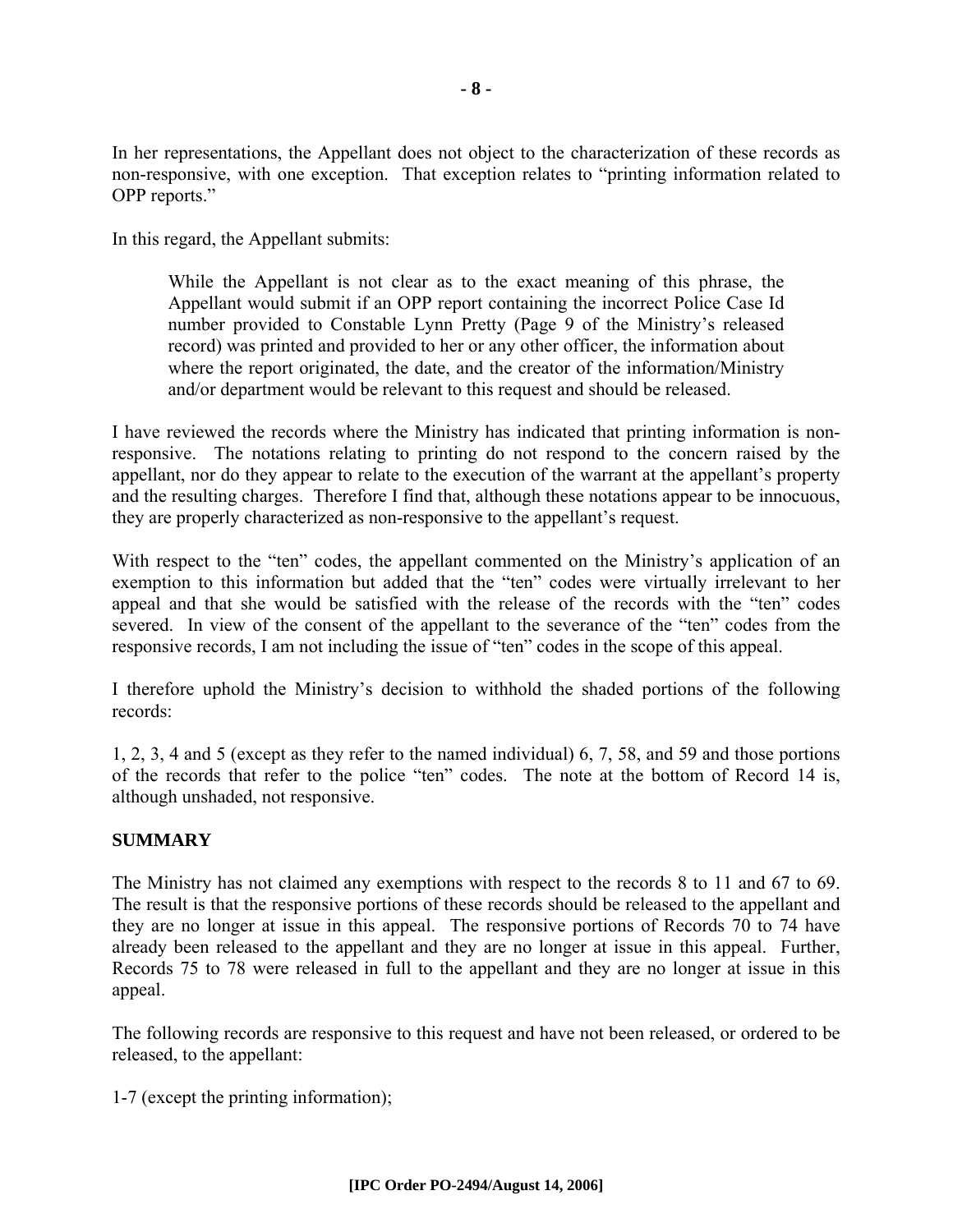12-13 (the unshaded portions);

14-23;

24-26 (except as they refer to an unrelated law enforcement matter);

27-39;

40 (except as it refers to an unrelated law enforcement matter);

41 (except the information that appears under the heading Tuesday, July 13, 2004);

42 - 44 (the unshaded portions);

 $45 - 52$  (the unshaded portions);

53 (the unshaded portion except the information that refers to an unrelated law enforcement matter on lines 22-24);

54 (the unshaded portion);

55;

56 (except the information that refers to an unrelated law enforcement matter);

57;

58 - 62 (the unshaded portions);

63-66 (the unshaded portions);

CD containing 41 photographs; and,

video tape.

#### **RIGHT OF ACCESS TO ONE'S OWN PERSONAL INFORMATION/SOLICITOR-CLIENT PRIVILEGE**

#### **Introduction**

Section 47(1) gives individuals a general right of access to their own personal information held by an institution. Section 49 provides a number of exemptions from this right.

Under section 49(a), an institution has the discretion to deny an individual access to their own personal information where the exemptions in sections 12, 13, 14, 14.1, 14.2, 15, 16, 17, 18, 19, 20 or 22 would apply to the disclosure of that information.

In this case, the Ministry relies on section 49(a) in conjunction with section 19 with respect to the following records:

| Records 1-7   | <b>Typewritten Occurrence Reports and Notes Reports</b><br>prepared by OPP officers [occurrence reports] |
|---------------|----------------------------------------------------------------------------------------------------------|
| Records 12-62 | Handwritten notes prepared by OPP officers [notes]                                                       |
| Records 63-66 | Emails among OPP officers [emails]                                                                       |
|               |                                                                                                          |

Photographs and video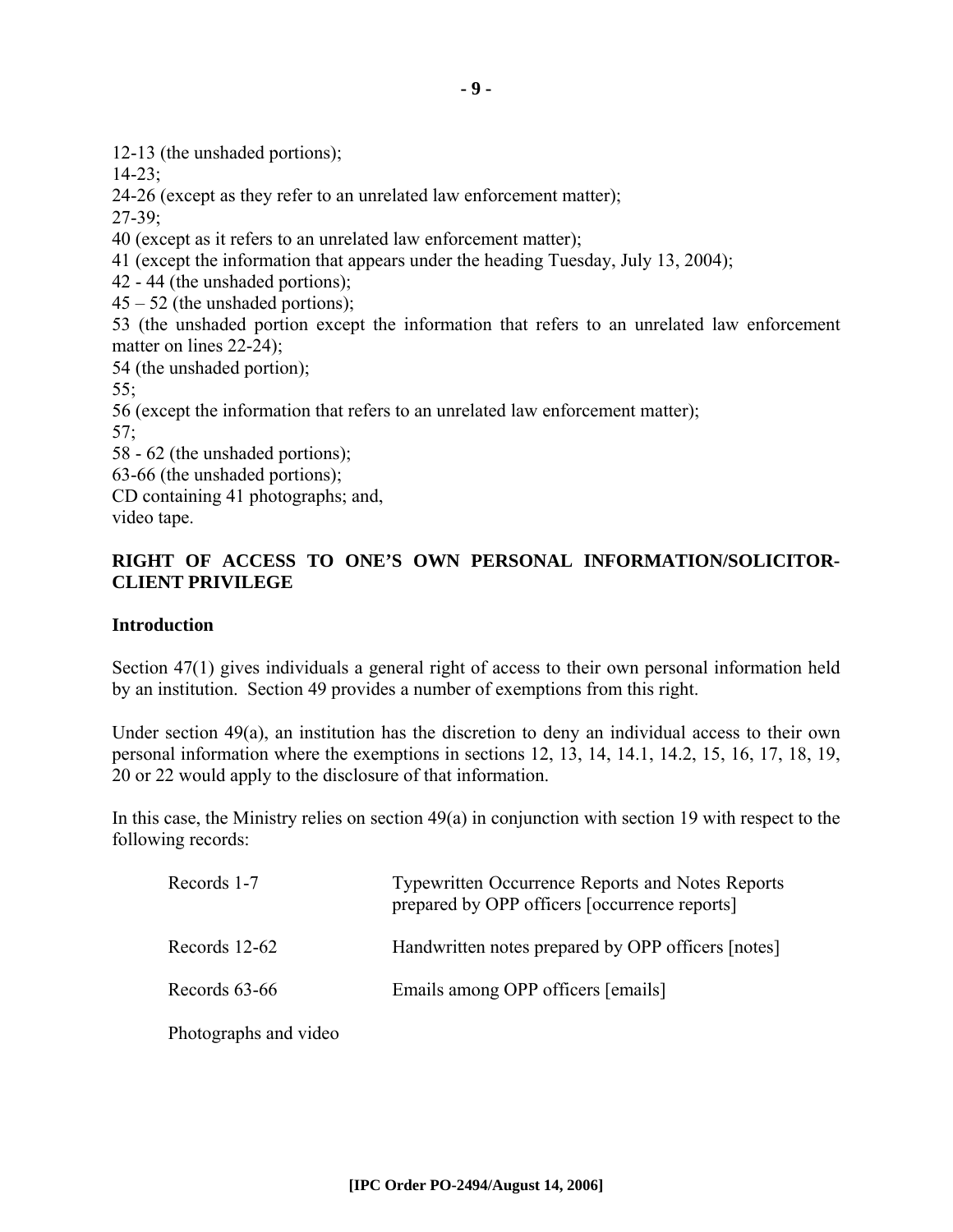#### **Personal Information**

As the section 49 exemption applies only to information that qualifies as "personal information", I must first determine whether the records contain personal information and if so, to whom that information relates. Personal information is defined in section 2(1) as follows:

"personal information" means recorded information about an identifiable individual, including,

- (a) information relating to the race, national or ethnic origin, colour, religion, age, sex, sexual orientation or marital or family status of the individual,
- (b) information relating to the education or the medical, psychiatric, psychological, criminal or employment history of the individual or information relating to financial transactions in which the individual has been involved,
- (c) any identifying number, symbol or other particular assigned to the individual,
- (d) the address, telephone number, fingerprints or blood type of the individual,
- (e) the personal opinions or views of the individual except where they relate to another individual,
- (f) correspondence sent to an institution by the individual that is implicitly or explicitly of a private or confidential nature, and replies to that correspondence that would reveal the contents of the original correspondence,
- (g) the views or opinions of another individual about the individual, and
- (h) the individual's name where it appears with other personal information relating to the individual or where the disclosure of the name would reveal other personal information about the individual;

The list of examples of personal information under section  $2(1)$  is not exhaustive. Therefore, information that does not fall under paragraphs (a) to (h) may still qualify as personal information [Order 11].

To qualify as personal information, the information must be about the individual in a personal capacity. As a general rule, information associated with an individual in a professional, official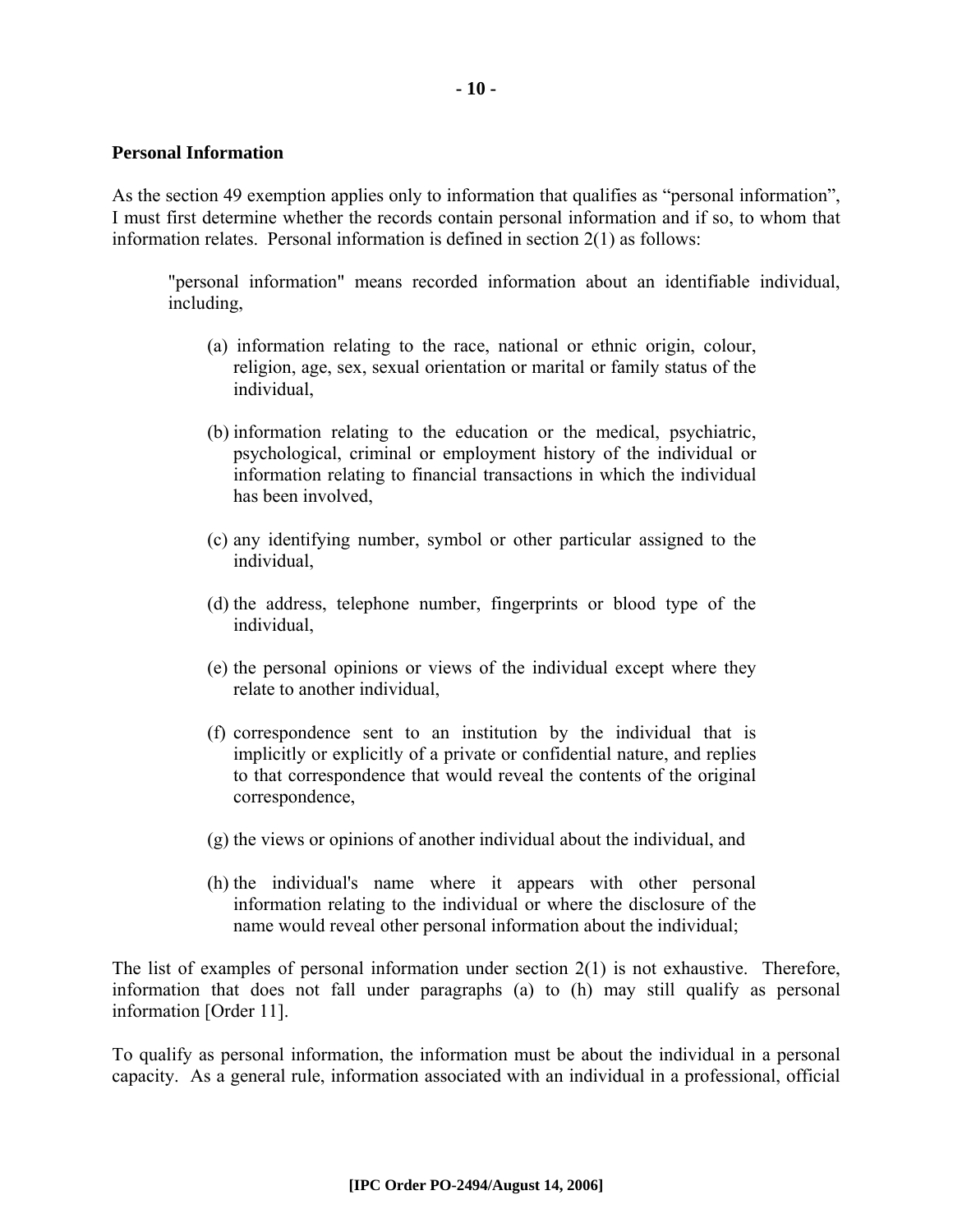or business capacity will not be considered to be "about" the individual [Orders P-257, P-427, P-1412, P-1621, R-980015, MO-1550-F, PO-2225].

To qualify as personal information, it must be reasonable to expect that an individual may be identified if the information is disclosed [Order PO-1880, upheld on judicial review in *Ontario (Attorney General) v. Pascoe*, [2002] O.J. No. 4300 (C.A.)].

The Ministry submits that the CD of photographs, video tape and police officers notes contain the personal information of the appellant and the named individual and the personal information of individuals other than the appellant and the named individual. The Ministry made no submissions with respect to the personal information contained in the other records for which it claimed the right to the discretionary exemption found in section 49(a) and section 19.

The appellant agrees that the CD of photographs and the video tape contain her personal information. The appellant submits that she is willing to admit that the names of third parties should be severed from the responsive records. She submits that the named individual has "waived his privacy rights in this very narrow matter". The appellant adds that it is the adjudicator who may be best positioned to determine what does and what does not constitute personal information.

Having reviewed the records for which the Ministry has claimed the section 19 exemption, I find that they all contain the personal information of the appellant. Some of the records also contain the personal information of the named individual and other individuals.

#### **Solicitor-Client Privilege**

At the date the request was filed, section 19 stated:

A head may refuse to disclose a record that is subject to solicitor-client privilege or that was prepared by or for Crown counsel for use in giving legal advice or in contemplation of or for use in litigation.

Section 19 was recently amended (S.O. 2005, c.28, Sched. F, s.4.) However, the amendments are not retroactive, and the version I have just quoted therefore applies in this appeal. In any event, the amendments, which address the addition of universities to the body of "institutions" subject to the *Act*, have no bearing in this case.

Section 19 contains two branches as described below. The Ministry must establish that one or the other (or both) branches apply.

#### **Branch 1: common law solicitor-client communication privilege**

Branch 1 applies only to records that are subject to common law solicitor-client communication privilege. [Order PO-2483, PO-2484]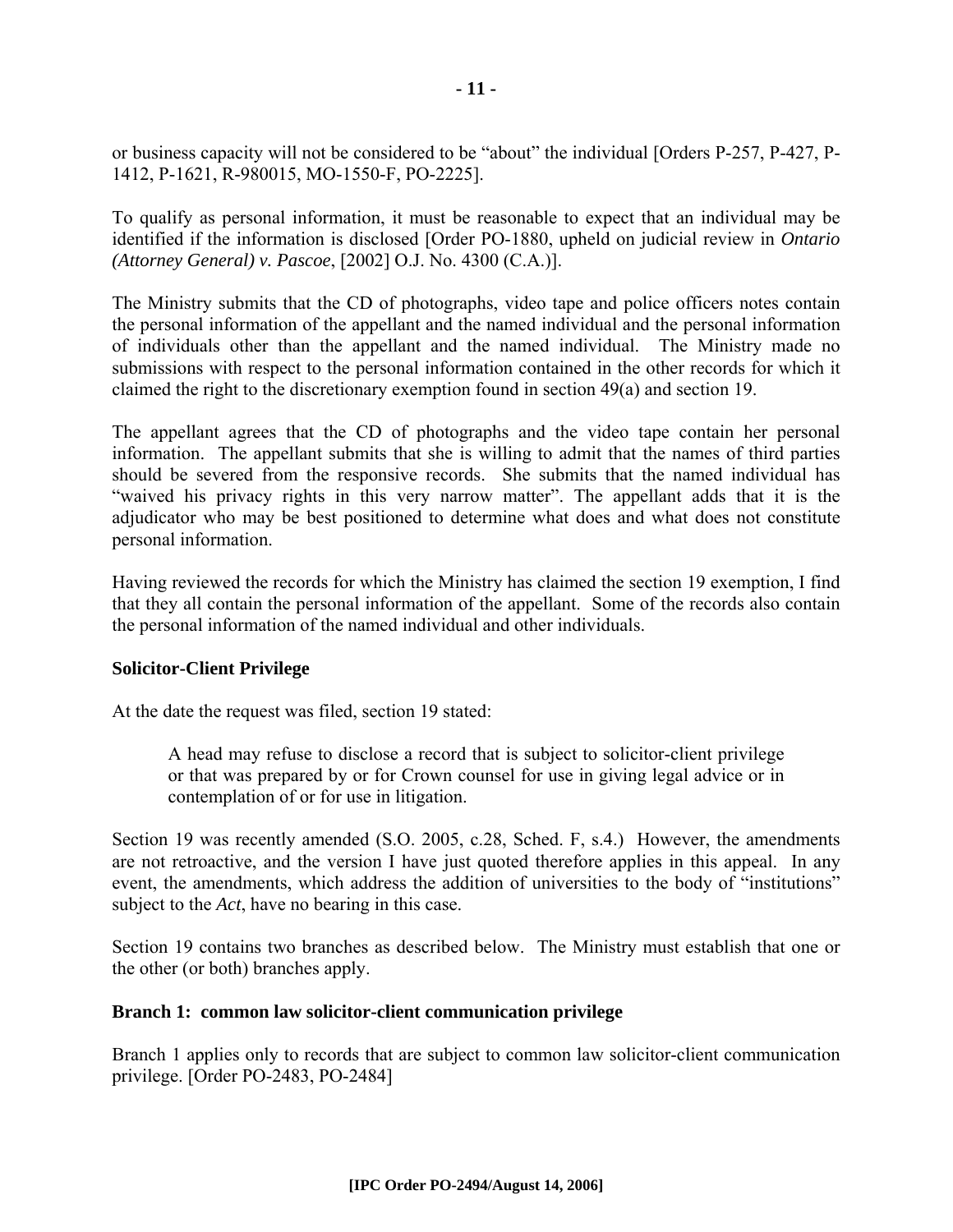Solicitor-client communication privilege protects direct communications of a confidential nature between a solicitor and client, or their agents or employees, made for the purpose of obtaining professional legal advice. The rationale for this privilege is to ensure that a client may confide in his or her lawyer on a legal matter without reservation. [Order P-1551]

This privilege has been described by the Supreme Court of Canada as follows:

... all information which a person must provide in order to obtain legal advice and which is given in confidence for that purpose enjoys the privileges attaching to confidentiality. This confidentiality attaches to all communications made within the framework of the solicitor-client relationship ... [*Descôteaux v. Mierzwinski* (1982), 141 D.L.R. (3d) 590 at 618, cited in Order P-1409]

The occurrence reports and the notes (Records 1-7, 12-62), as well as the photographs and videotape, do not reveal any communications between a solicitor and a client.

Records 63-65 consist of an email chain among OPP officers on the topic of firearms testing. In Record 63 one officer asks another whether the Crown has ascertained a particular fact. There is no actual communication to or from a Crown counsel contained in or revealed by Records 63-65, nor does it reveal a request for legal advice. Therefore, solicitor-client communication privilege does not apply to Records 63-65.

Record 66 is also an email chain among OPP officers. One of the emails reveals (in one sentence) specific information about the status of a particular charge that a Crown counsel had provided to one of the officers.

Communications between police and Crown counsel may be privileged, but only if certain conditions are met. In *R. v. Campbell*, [1999] 1 S.C.R. 565, the Supreme Court of Canada found that privilege applied to communications between a Royal Canadian Mounted Police (RCMP) officer and a federal Department of Justice lawyer over the legality of a proposed "reverse sting" operation by the RCMP. The court emphasized that it is not everything done by a government (or other) lawyer that attracts solicitor-client privilege. The Court stated that

[w]hether or not solicitor-client privilege attaches in any of these situations depends on the nature of the relationship, the subject matter of the advice and the circumstances in which it is sought and rendered.

This office has applied *Campbell* in several cases (for example, Orders PO-1779, PO-1931, MO-1241). In each of these cases, privilege was found on the basis that the police sought legal advice from Crown counsel.

In Order MO-1663-F, Adjudicator Sherry Liang stated the following with respect to notes created by a police officer and directed to a Crown Attorney that were intended to be used in the prosecution of the appellant: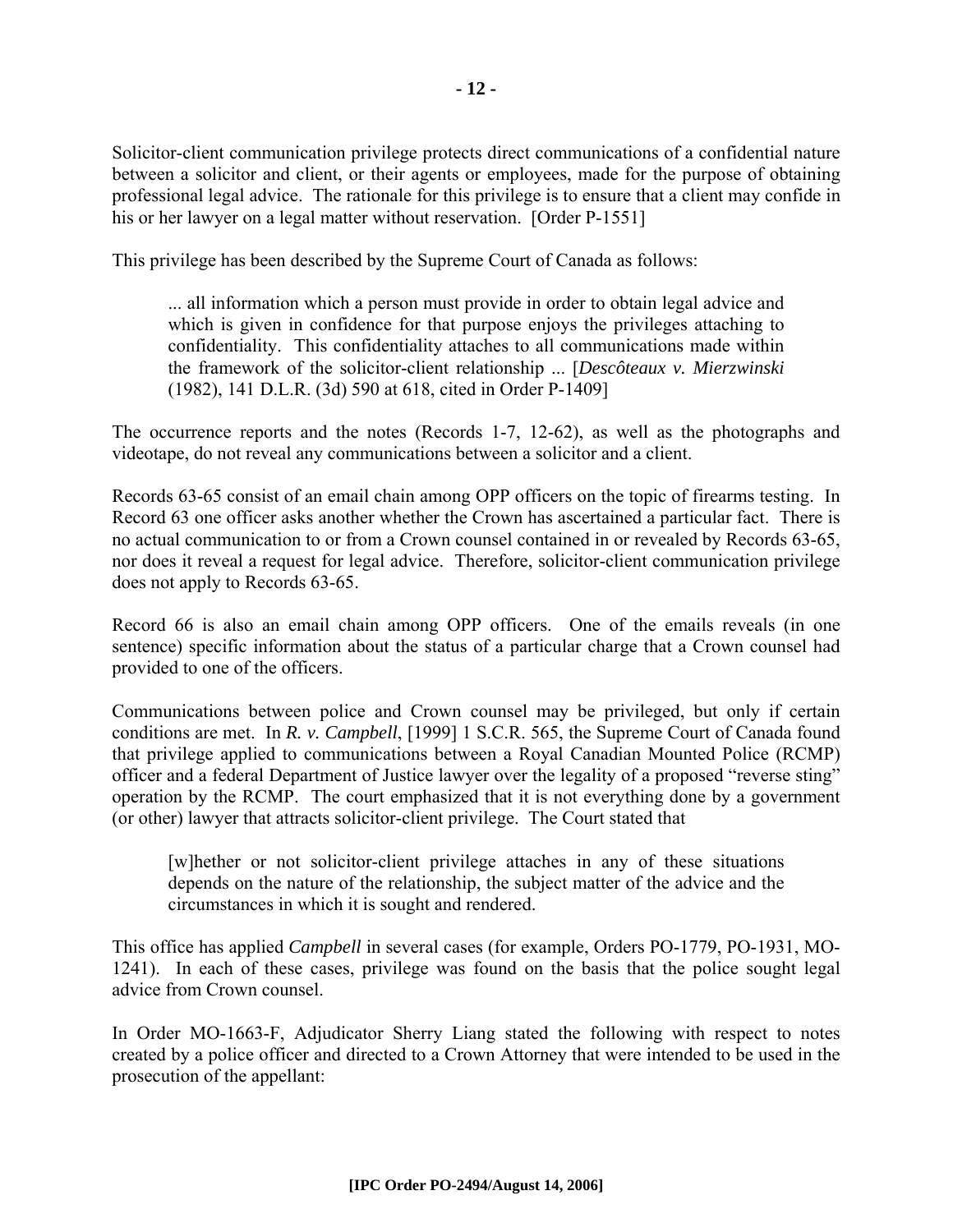In the appeal before me, I find there is an insufficient basis to conclude that the communications [in the notes] were in relation to the seeking or giving of legal advice. It would not be surprising for the Police and the Crown to be in communication during any given prosecution, as they were here. However, there is nothing in the specific communications at issue, in the surrounding circumstances, or in the submissions before me, to establish that these communications occurred as part of the seeking of legal advice by the Police from the Crown. I find, accordingly, that the Police have not established that these communications occurred within the framework of a solicitor-client relationship.

Similarly, in this case, there is nothing in Record 66, in the surrounding circumstances, or in the representations before me, to establish that this communication with respect to the status of the charges occurred as part of the seeking of legal advice by the OPP from the Crown.

Accordingly, none of the records remaining at issue are exempt under Branch 1 of section 19, in conjunction with section 49(a) of the *Act*.

#### **Branch 2: statutory privileges**

Branch 2 is a statutory exemption that is available in the context of Crown counsel giving legal advice or conducting litigation. The statutory exemption and common law privileges, although not necessarily identical, exist for similar reasons.

#### *Statutory solicitor-client communication privilege*

Branch 2 applies to a record that was "prepared by or for Crown counsel for use in giving legal advice."

Based on my review of the Ministry's representations, it does not appear that the Ministry is claiming that this part of Branch 2 applies. Further, none of the records appears to have been prepared by or for Crown counsel specifically for use in giving legal advice. Therefore, the statutory solicitor-client communication privilege does not apply.

#### *Statutory litigation privilege*

Branch 2 applies to a record that was prepared by or for Crown counsel "in contemplation of or for use in litigation."

The Ministry submits:

. . . Branch 1 and 2 of section 19 are applicable in the circumstances of the appellant's request. The requested records came into existence as a result of the prosecution involving the appellant . . . [T]he content of the records exempted in accordance with section 19 is supportive of its position in this regard.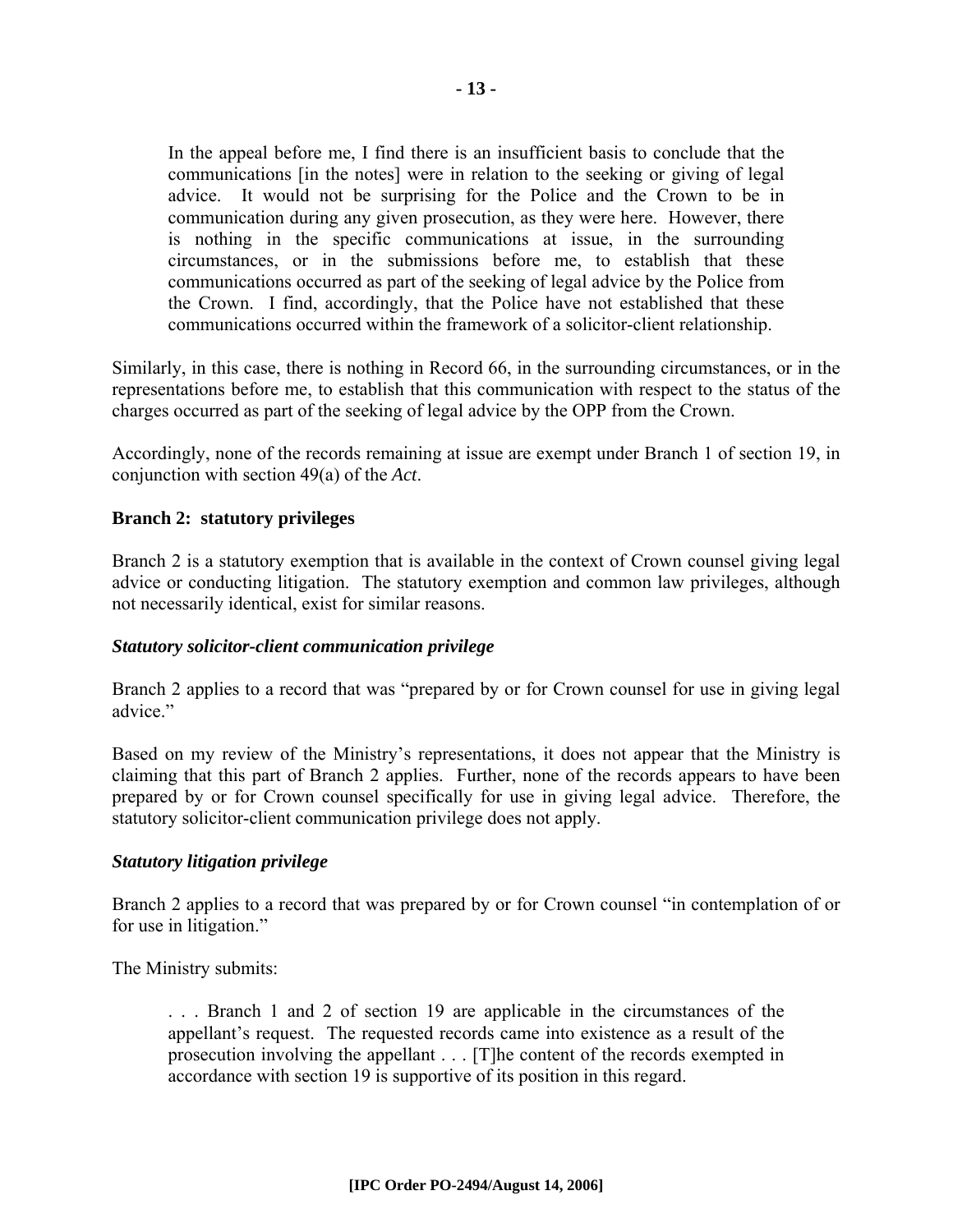In Order P-613, former Inquiry Officer Anita Fineberg concluded that this Ministry had appropriately applied section 19 to exempt from disclosure a Crown brief that was prepared by members of the OPP for Crown counsel in contemplation of litigation. The Crown brief is the report of the police findings into an investigation and is created especially for contemplated litigation. The brief is used by Crown counsel as an aid to the conduct of litigation. The Crown brief contains the underlying factual material and considerations for use by Crown counsel in a criminal prosecution.

The Ministry has consulted with the Ministry of the Attorney General and confirmed many of the withheld records are included in the Crown brief documents maintained by Crown counsel for the purposes of a criminal prosecution. The exemption under Branch 2 of section 19 does not end when the relevant litigation has been completed.

The Crown brief material includes the OPP video, CD of photographs, notes prepared by [named] OPP officers . . . and e-mail correspondence from [named] OPP officers

Other documents do not appear to be contained within the Crown brief material but reflect confidential communications and instructions provided by Crown counsel to the OPP in the context of a prosecution. These documents include notes prepared by [two named] OPP officers . . .

The Ministry concedes that the Crown brief did not contain the notes of two named officers [Records 45-53, 62]. In the circumstances, there is insufficient evidence to establish that these records were prepared for Crown counsel for use in litigation.

The emails among OPP officers (Records 63-66) clearly were not prepared by Crown counsel. In addition, the Ministry has not submitted persuasive evidence that these records were prepared for Crown counsel in contemplation of or for use in litigation, and their contents do not suggest that they were so prepared.

With respect to the remaining records, I do not accept the Ministry's position that records held by the police should automatically be seen as meeting the "prepared for Crown counsel in contemplation of or for use in litigation" test on the basis that copies of them found their way into the Crown brief.

The police prepared all of the records at issue for the purpose of investigating the matter involving the appellant, and deciding whether to lay criminal charges against her. This purpose is distinct from Crown counsel's purpose of deciding whether or not to prosecute criminal charges and, if so, using the records to conduct the litigation.

In effect, police investigation records such as officers' notes and witness statements found in a Crown brief are "prepared" twice: first, when the record is first brought into existence, and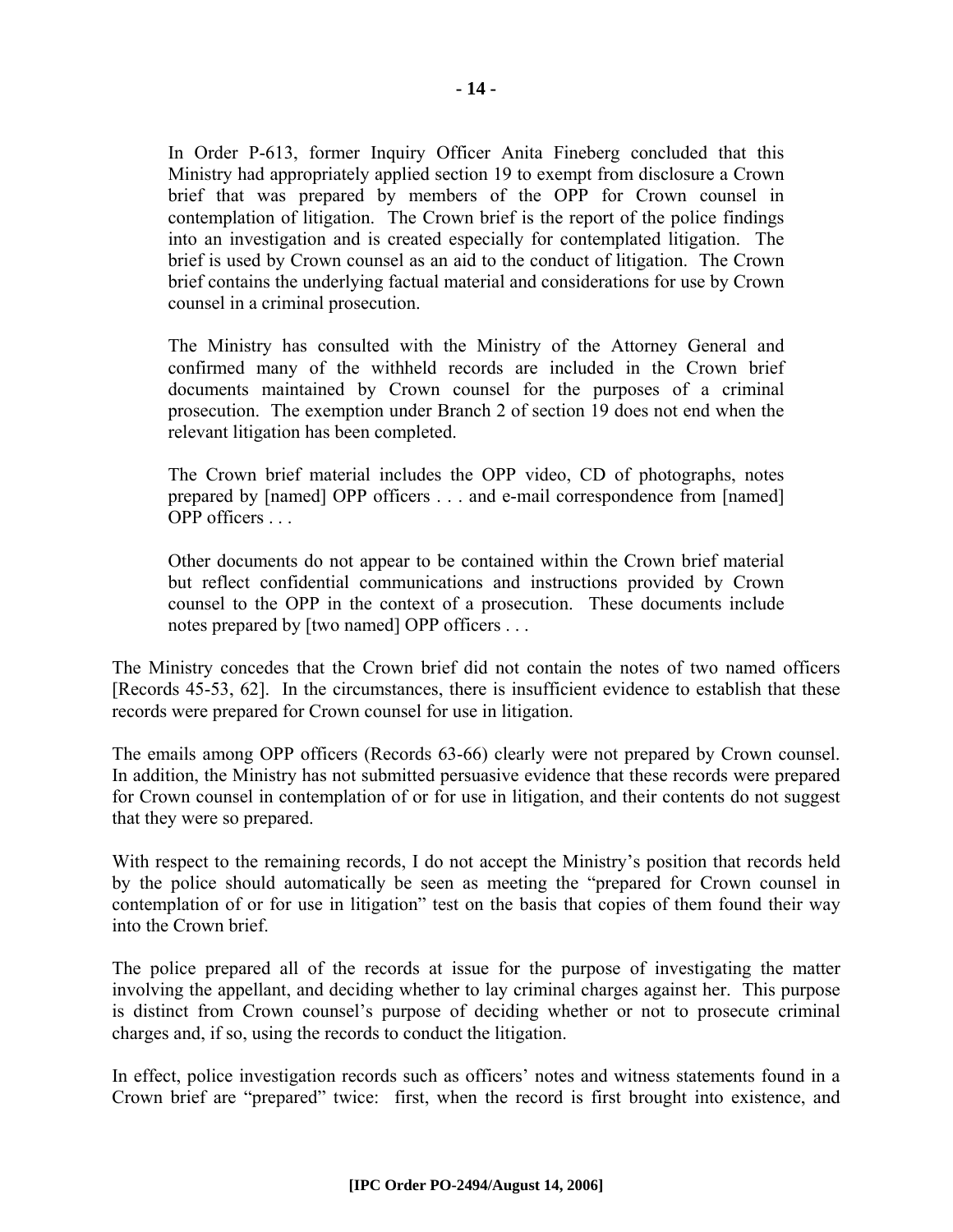second when the police, applying their expertise, exercise their discretion and select individual records for inclusion in the Crown brief, and then make copies of those records to deliver to Crown counsel.

The fact that copies of some of the records found their way into the Crown brief does not alter the purpose for which the records were originally prepared and are now held by the Ministry.

There is no question that the *Act* contains provisions that protect the process where the police investigate potential violations of law and decide whether to lay criminal charges. This protection is found primarily in section 14 of the *Act*, the comprehensive "law enforcement" exemption.

However, in this case, the Ministry does not rely on section 14 of the *Act*.

If I were to accept that the branch 2 privilege applied in these circumstances, this arguably would extend section 19 to almost any investigative record created by the police, thereby undermining the purpose of the *Act*. As stated in *Public Government for Private People: The Report of the Commission on Freedom of Information and Individual Privacy 1980*, vol. 2 (Toronto: Queen's Printer, 1980) (the Williams Commission Report):

. . . The broad rationale of public accountability underlying freedom of information schemes . . . requires some degree of openness with respect to the conduct of law enforcement activity . . . (p. 294)

Another difficulty with accepting the Ministry's position is that arguably police forces across Ontario would no longer have the discretion to disclose investigative records, out of a perceived obligation to "protect" the Crown's privilege.

Historically, and in general, the police have not relied on the solicitor-client privilege exemption for this type of material (as opposed to the law enforcement and privacy exemptions). Accordingly, the police have used their discretion to disclose records where appropriate. If I were to find that privilege applies here, the result could be that records that the police now routinely disclose would be withheld in the future, fundamentally altering a long-standing disclosure practice of police forces across Ontario [see, for example, Orders M-193, M-564, MO-1759, MO-1791, P-1214, P-1585, PO-2254, PO-2342].

On first glance it may appear to be illogical to hold that privilege may apply to a record held in one location (*i.e.*, the Crown brief in the Crown prosecutor's files), but not to a copy of that record held in another location (*i.e.*, investigation files held by the police). However, courts have made findings of this nature with respect to solicitor-client privilege. For example, in *Hodgkinson v. Simms* (1989), 55 D.L.R. (4<sup>th</sup>) 577 at 589 (B.C.C.A.), the majority of the court stated:

. . . [W]here a lawyer exercising legal knowledge, skill, judgment and industry has assembled a collection of relevant copy documents for his brief for the purpose of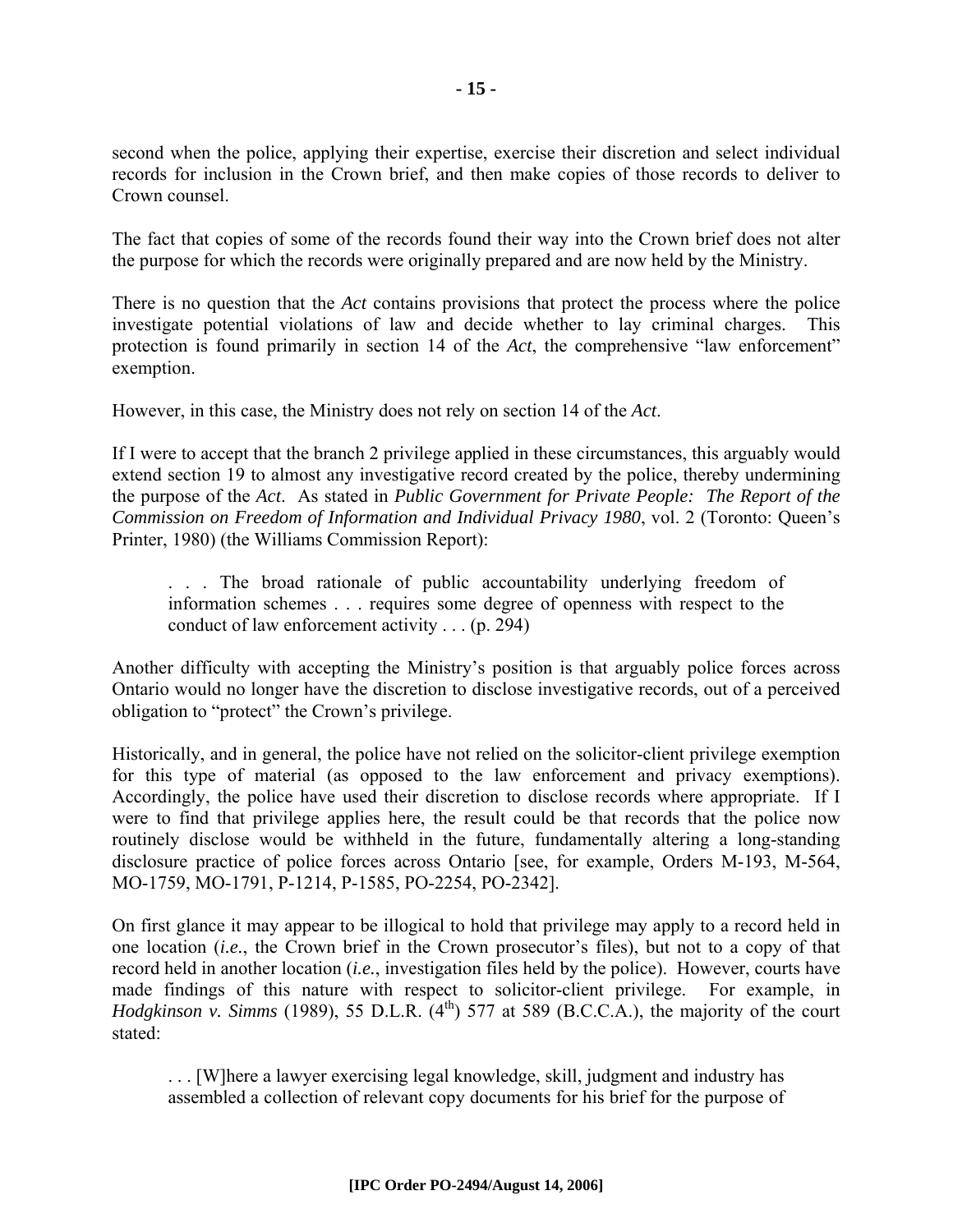advising on or conducting anticipated or pending litigation he is entitled, indeed required, unless the client consents, to claim privilege for such collection . . .

. . . It follows that the copies are privileged if the dominant purpose of their creation as copies satisfies the same test . . . as would be applied to the original documents of which they are copies. *In some cases the copies may be privileged even though the originals are not.* [emphasis added]

I note that in *General Accident Assurance Co. v. Chrusz* (1999), 45 O.R. (3d) 321 at 360-361, 370 (C.A.), the majority of the Court of Appeal, in *obiter dicta*, agreed with the above statement [see also *R. v. CIBC Mellon Trust Co.* [2000] O.J. No. 4584 (S.C.)].

Further, orders of this office have held that an exemption may apply to a document in one location, but not to a copy in another location [see, for example, Orders MO-1316, MO-1616, MO-1923].

The Ministry relies on Order P-613 to support its position that records contained in the Crown brief are automatically exempt because they meet the "prepared for Crown counsel for use in litigation" test.

Order P-613 was decided almost 12 years ago. On the relevant point, no order of this office has followed Order P-613. I note also that the adjudicator in that case did not explain in any detail why she made her finding on this issue.

I note that the Commissioner is not bound by the principle of *stare decisis*, and thus is entitled to depart from earlier interpretations [*Hopedale Developments Ltd. v. Oakville (Town)* (1964), 47 D.L.R. (2d) 482 (Ont. C.A.); *Portage la Prairie (City) v. Inter-City Gas Utilities* (1970), 12 D.L.R. (3d) 388 (Man. C.A.)]. To the extent that Order P-613 may conflict with my decision in this case, I decline to follow it.

To conclude, I find that all of the records remaining at issue were not "prepared for Crown counsel in contemplation of or for use in litigation" and are not exempt under branch 2 of section 19.

Since neither branch 1 nor branch 2 applies, section 19 does not apply to any of the records at issue.

#### **RIGHT OF ACCESS TO ONE'S OWN PERSONAL INFORMATION/PERSONAL PRIVACY OF OTHER INDIVIDUALS**

The Ministry submits that it has the discretion under section 49(b) in conjunction with section 21(3)(d) to deny access to the personal information of the appellant set out in records 1 to 7. The Ministry claims the application of sections 49(b) in conjunction with sections 21(2)(f) and 21(3)(b) to deny access to the personal information of the appellant contained in the OPP photographs and video tape. The Ministry also submits that it has the discretion under section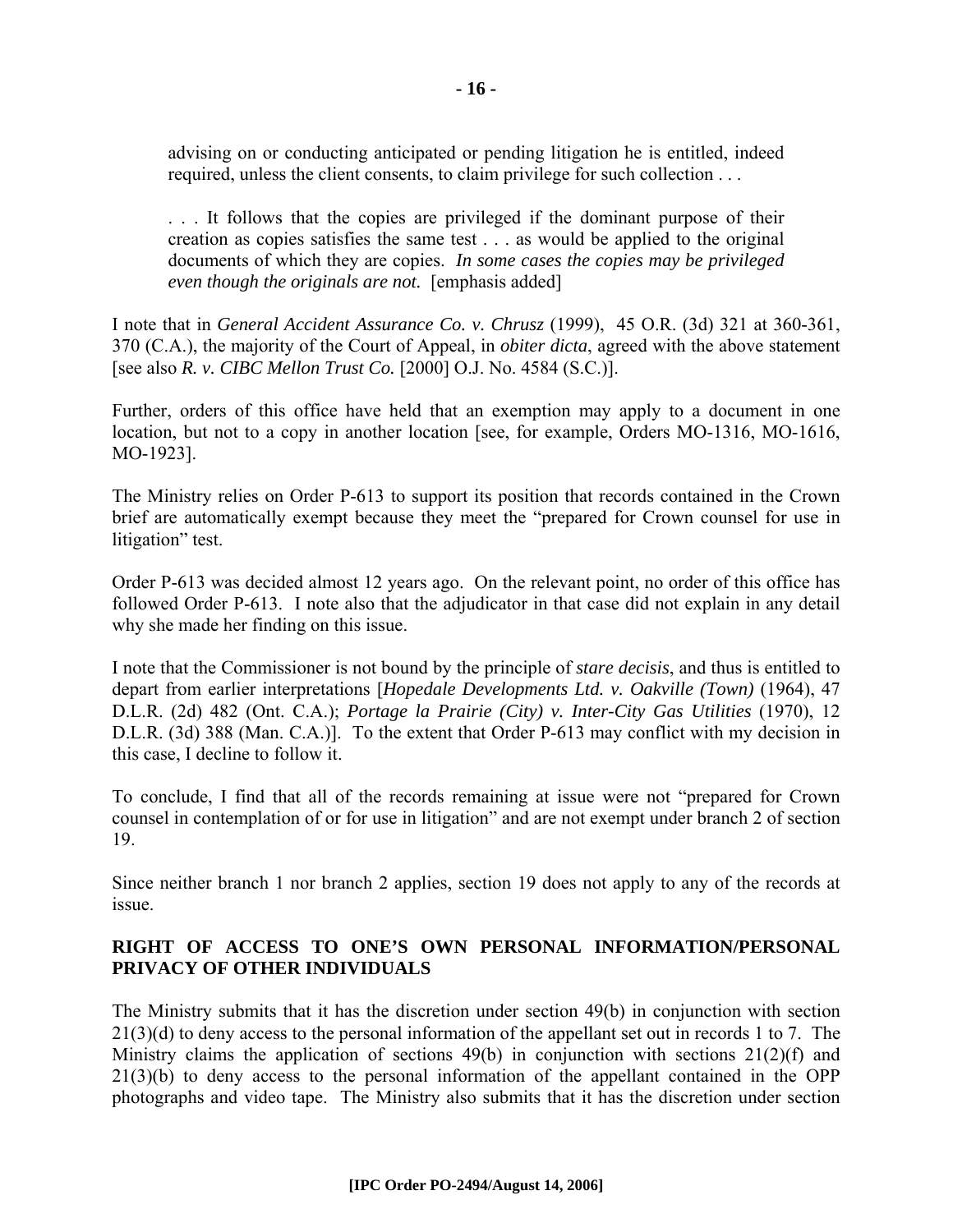49(b) in conjunction with sections  $21(2)(f)$ ,  $21(3)(b)$  and  $21(3)(d)$  to deny access to the personal information of the appellant contained in the responsive portions of seven OPP police officers' notes previously identified above as pages 12 to 62 of the paper records.

I will initially consider the application of sections 49(b) and 21(3)(d) to records 1 to 7. Then, I will consider the application of sections  $49(b)$ ,  $21(2)(f)$  and  $21(3)(b)$  to the video tape and photographs. Finally, I will consider the application of section 49(b) in conjunction with sections 21(2)(f), 21(3)(b)and 21(3)(d) to the responsive portions of the OPP officers notes.

#### **Records 1 to 7**

I have found that the shaded portions of these records that include information relating to their printing are not responsive. Given that I have found that the remaining portions of the records are responsive including the references to the named individual, I must consider the application of the discretionary exemptions claimed to these records.

As with the application of section 49(a), I must initially determine whether the records contain personal information and to whom that information relates. I have reviewed the representations of the parties and records 1 to 7. Having done so, I am satisfied that they contain the personal information of the appellant and the named individual and they do not contain the personal information of any other individuals.

As noted above, section 49 provides a number of exemptions from the general right of access found in section 47 of the *Act.* Section 49(b) states:

A head may refuse to disclose to the individual to whom the information relates personal information,

(b) where the disclosure would constitute an unjustified invasion of another individual's personal privacy;

Under section 49(b) an institution has the discretion to deny an individual access to their own personal information where the disclosure would constitute an unjustified invasion of another individual's personal privacy. As the records contain the personal information of the named individual, I must consider whether the disclosure of these records would constitute an unjustified invasion of the named individual's privacy under the *Act* and are thereby exempt under section 49(b).

Like section 49(a), because section 49(b) is a discretionary exemption, even if the information falls within the scope of one of the listed sections, the Ministry must nevertheless consider whether to disclose the information to the requester. The exercise of discretion under section 49(b) involves a weighing of the requester's right of access to his or her own personal information against the other individual's right to protection of their privacy.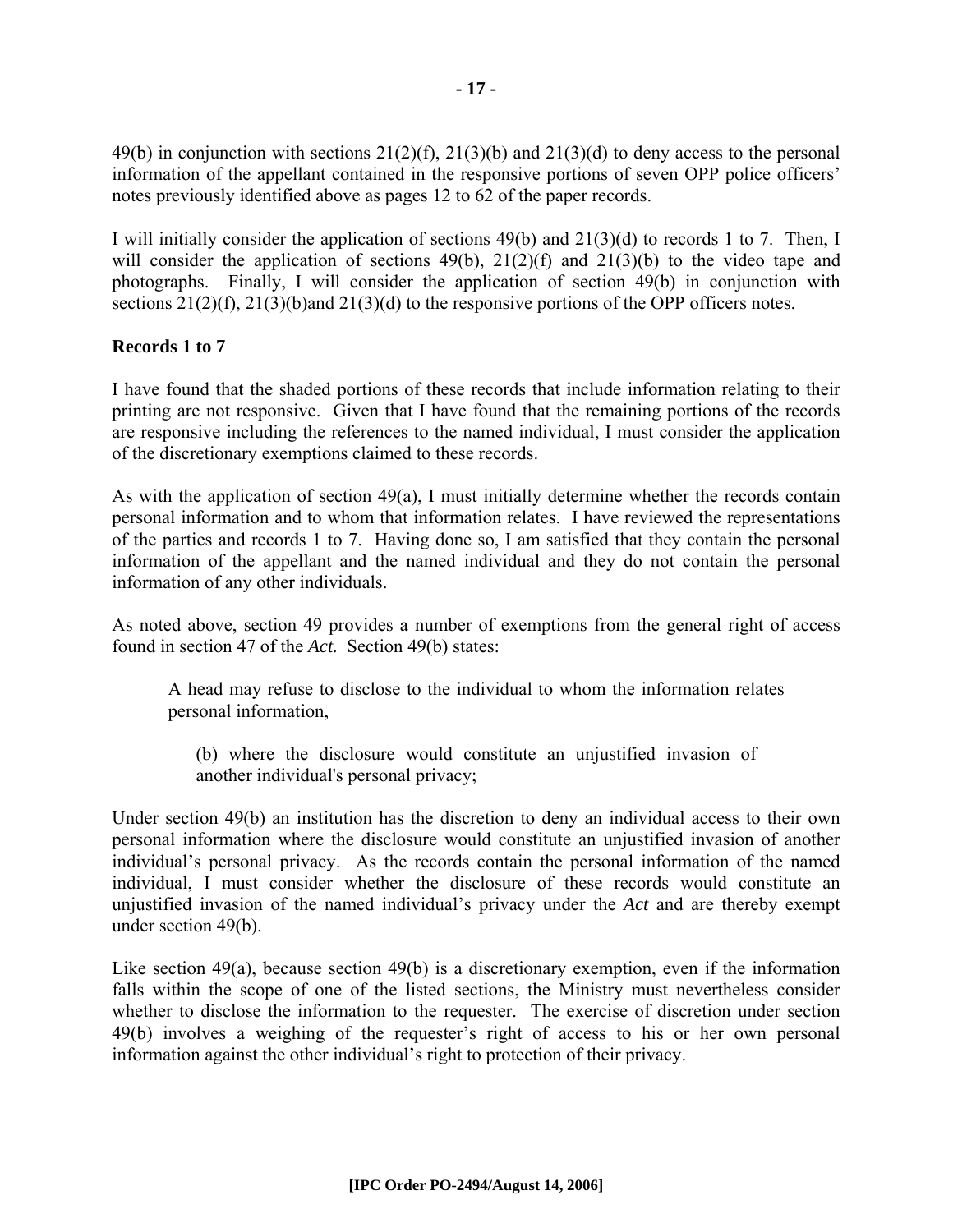The factors and presumptions in sections 21(1) to (4) provide guidance in determining whether disclosure would or would not be an "unjustified invasion of personal privacy" under section 49(b). If the information fits within any of paragraphs (a) to (e) of section 21(1), it is not exempt from disclosure under section 49(b). Section 21(2) provides some criteria for the head to consider. Section 21(3) lists the types of information whose disclosure is presumed to constitute an unjustified invasion of personal privacy. The Divisional Court has stated that once a presumption against disclosure has been established, it cannot be rebutted by either one or a combination of the factors set out in 21(2) (Order P-1456, citing *John Doe v. Ontario (Information and Privacy Commissioner*) (1993), 13 O.R. (3d) 767).

Section  $21(1)(a)$  states:

A head shall refuse to disclose personal information to any person other than the individual to whom the information relates except,

(a) upon the prior written request or consent of the individual, if the record is one to which the individual is entitled to have access;

The Ministry clearly states that it is not claiming the application of section 49(b) in relation to any of the personal information of the named individual. The Ministry did not make any representations on the application of section 21(1)(a) to the circumstances of this appeal.

The appellant referred to the consent filed by the named individual in her submissions but made no representations on the application of section 21(1)(a) of the *Act*.

#### *Analysis and Findings*

Having reviewed the representations of the parties and the responsive portions of the records, I find that as the only information in records 1 to 7, other than the personal information of the appellant, is the personal information of the named individual, and that information is responsive to the request, section 21(1)(a) applies. As the named individual has consented to the disclosure to the appellant of his personal information, it should be released and to do so would not be an unjustified invasion of privacy under section 49(b) of the *Act.* 

Having found that the responsive portions of records 1 to 7 can be released to the appellant in accordance with section 21(1)(a) of the *Act,* it is not necessary for me to consider the Ministry's argument regarding the application of section 21(3)(d).

#### *Photographs and Video Tape*

I will initially determine whether the photographs and the video tape contain personal information and to whom that information relates. I have reviewed the representations of the parties and the CD of photographs and the video tape. Having done so, I am satisfied that the video tape contains the personal information of the appellant and the named individual. The video tape does not contain personal information of any other individuals.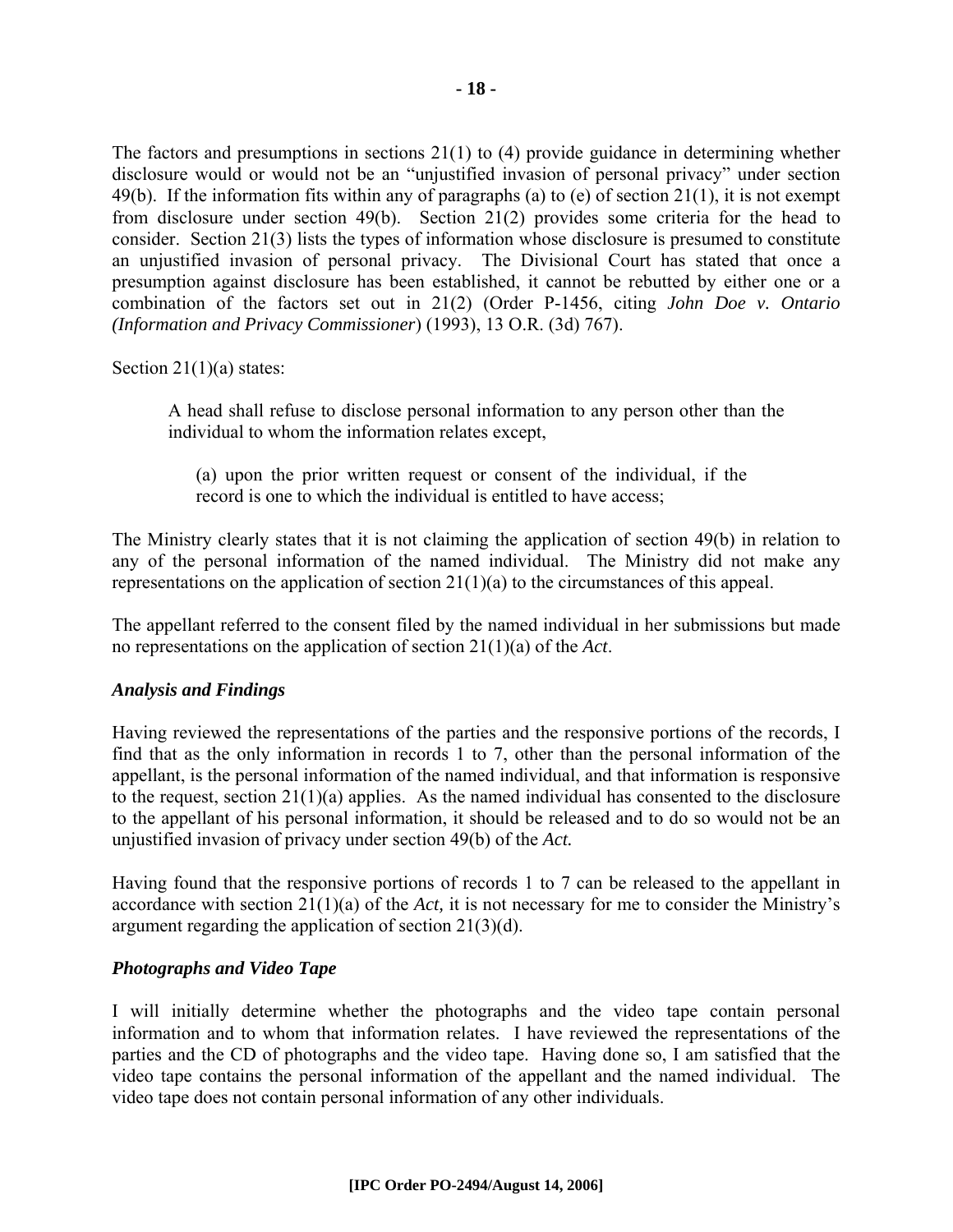I am also satisfied that all of the photographs contain the personal information of the appellant and the named individual. Photographs numbered 9 and 15 to 22 contain, in addition to the personal information of the appellant and the named individual, the personal information of other individuals.

I turn to consider the application of section 49(b) to the personal information of the named individual and the other individuals in the CD of photographs and the video tape.

As stated above, under section 49(b) an institution has the discretion to deny an individual access to their own personal information where the disclosure would constitute an unjustified invasion of another individual's personal privacy. As I have found that the CD of photographs and the video contain the personal information of the appellant and one or more other individuals, I must therefore, consider whether the disclosure of the personal information of the appellant would be an unjustified invasion of the personal privacy of the named individual and the other individuals.

I must consider the factors and presumptions in sections 21(1) to (4) as guidance in determining whether disclosure would or would not be an "unjustified invasion of personal privacy" under section 49(b).

With respect to the personal information of the named individual, I have noted above that he has provided his consent to the disclosure of his personal information that is responsive to the request of the appellant. That consent clearly applies to the personal information of the named individual that appears in both the video tape and the CD of photographs.

As noted, if the information fits within any of paragraphs (a) to (e) of section 21(1), disclosure is not an unjustified invasion of personal privacy and the information is not exempt under sections 49(b).

Neither party made any representations with respect to the application of section  $21(1)(a)$  of the *Act* to the information contained in the CD of photographs and the video tape.

#### *Analysis and Findings – Photographs and Videotape*

Having reviewed the video tape and the CD of photographs, the authorization signed by the named individual and the representations of the parties, I find that the named individual has consented to the disclosure of his personal information contained in those records under section 21(1)(a) of the *Act*. That consent was signed by the named individual and attached to the appellant's original request and it clearly applies to the information contained in the video tape and to the photographs, other than photographs numbered 9 and 15 to 22.

As previously noted, the submissions of the appellant indicate that the appellant is not seeking access to any information regarding the unrelated law enforcement matter of the named individual. The information contained in the photographs that are numbered 9 and 15 to 22 on the CD of photographs relates to the unrelated law enforcement matter and not the matter for which the appellant and the named individual were co-accused. Nor does the authorization of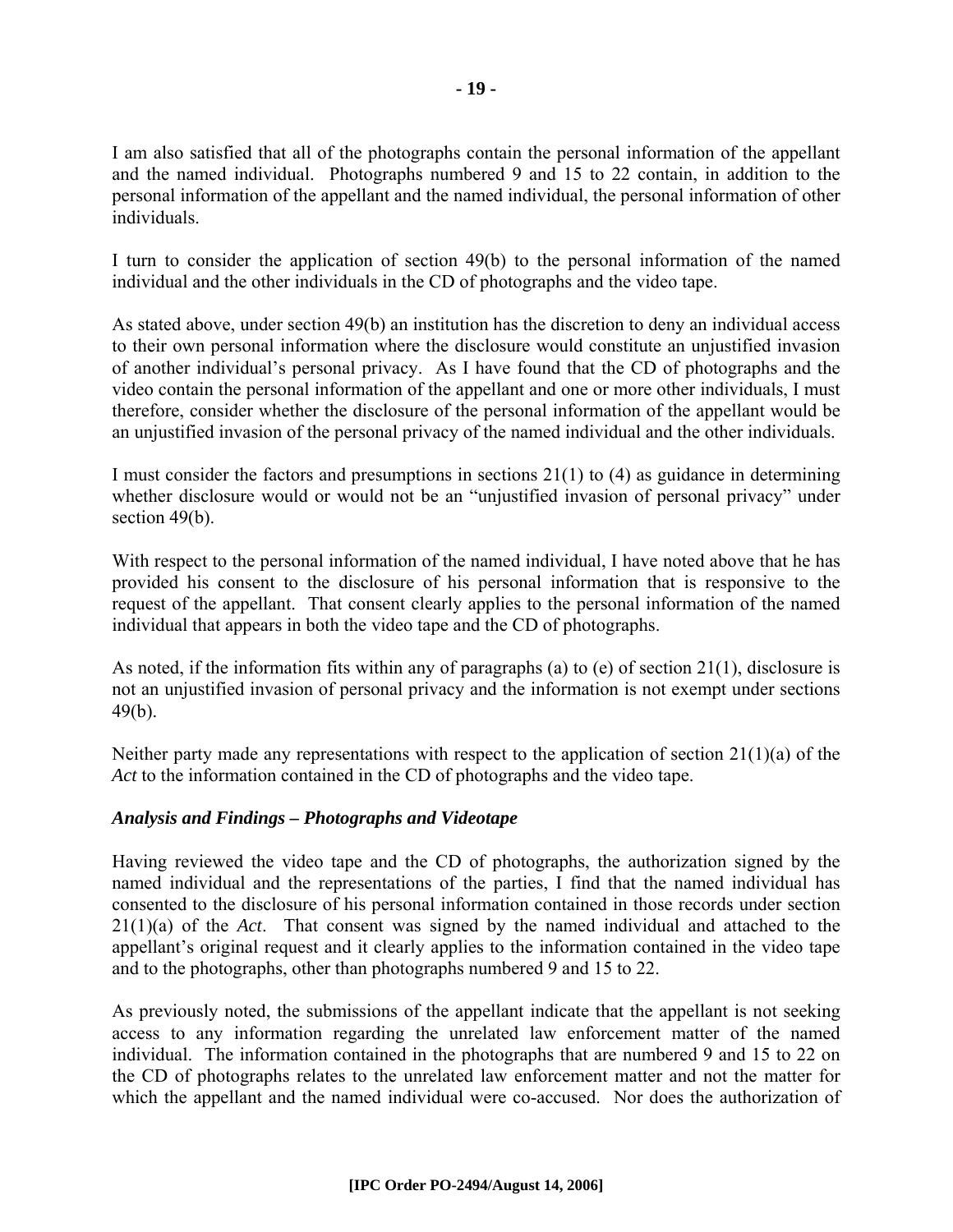the named individual extend to these photographs. In view of these findings, section  $21(1)(a)$ does not apply to these photographs.

Therefore, the disclosure of the video tape and the photographs, other than photographs numbered 9 and 15 to 22, is not an unjustified invasion of privacy under section 49(b) of the *Act.* In view of this finding, it is not necessary for me to consider the Ministry's argument with respect to the application of sections  $21(3)(b)$  and  $21(2)(f)$  to these records.

Photographs numbered 9 and 15 to 22 contain the personal information of the appellant and the named individual and of individuals who have not consented to their release under section 21(1)(a) of the *Act.* I now turn to consider the application of section 49(b) and 21(3)(b) to the information of the named individual and the other individuals whose personal information is contained in these photographs.

The Ministry takes the position that the presumption in section 21(3)(b) applies to the CD of photographs. Section 21(3)(b) states:

A disclosure of personal information is presumed to constitute an unjustified invasion of personal privacy where the personal information,

(b) was compiled and is identifiable as part of an investigation into a possible violation of law, except to the extent that disclosure is necessary to prosecute the violation or to continue the investigation;

The Ministry states:

The Ministry is of the opinion that the personal information remaining at issue consists of personal information that was compiled and is identifiable as part of an OPP investigation into a possible violation of law. As noted earlier, the OPP is an agency that has the function of enforcing the laws of Canada and the Province of Ontario. The Police Services Act provides for the composition, authority and jurisdiction of the OPP. Some of the duties of a police officer include investigating possible violations, crime prevention and apprehending criminals and others who may lawfully be taken into custody.

The exempt information documents the law enforcement investigation undertaken by the OPP that resulted in the laying of Criminal Code charges against both the appellant and her spouse. The Ministry submits that the exempt personal information was compiled and is identifiable as part of an investigation into a possible violation of law. The Ministry submits that release of this information is presumed to constitute an unjustified invasion of the personal privacy of other individuals.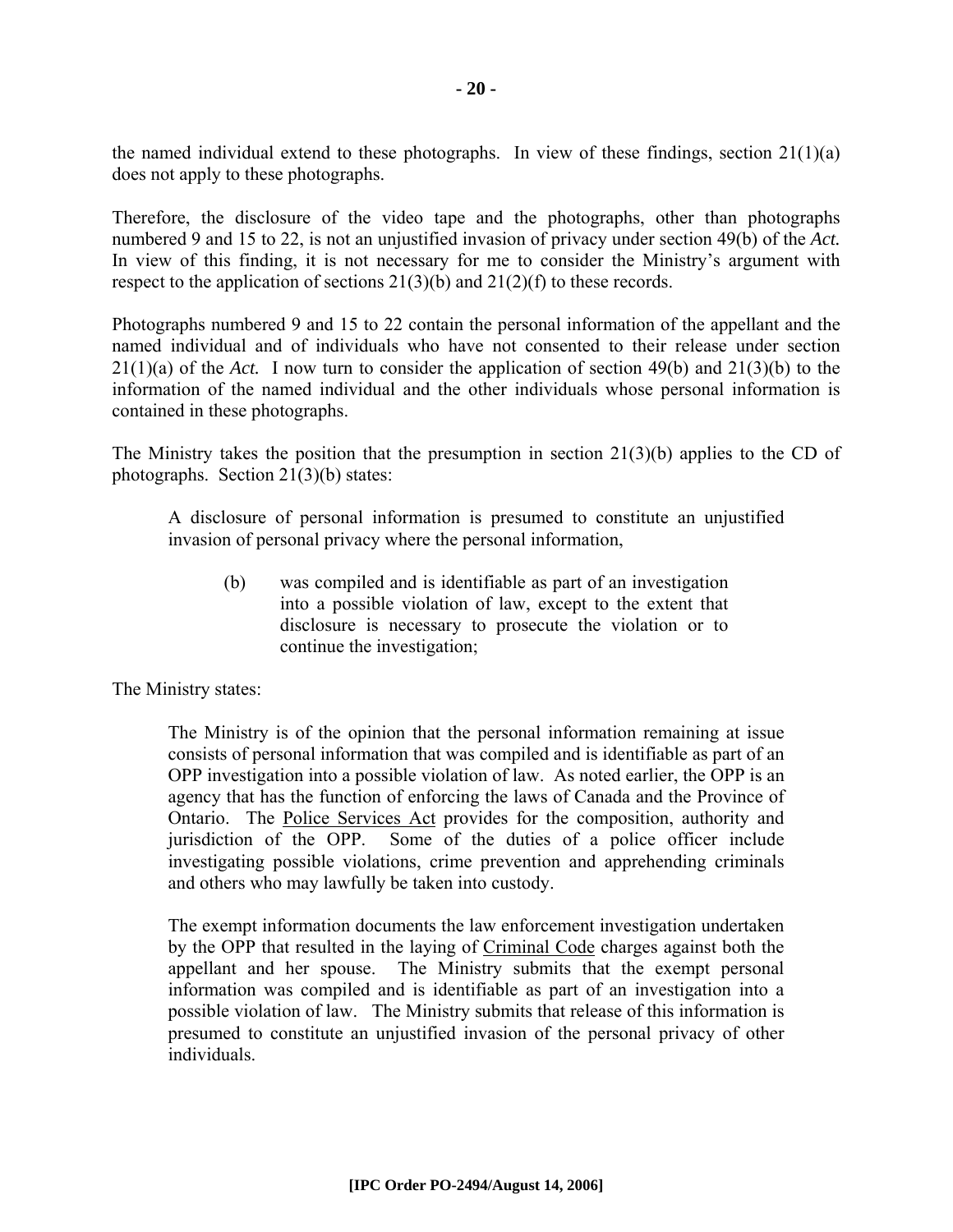The Ministry refers to the content of the withheld records in support of its position in this regard.

The appellant did not make any submissions on the application of the presumption found in section  $21(3)(b)$ .

Having reviewed the photographs numbered 9 and 15 to 22 and the representations of the parties, I am satisfied that they were compiled by the Ministry in the course of the police investigation into the possible violation of law. As a result, the information contained in these records falls within section 21(3)(b) of the *Act.* The disclosure of these photographs is, therefore, presumed to constitute an unjustified invasion of privacy by virtue of section 21(3)(b). I am also satisfied that sections 21(4) and 23 do not apply. Accordingly, photographs numbered 9 and 15 to 22 are exempt from disclosure under section 49(b) of the *Act,* subject to my review of the Ministry's exercise of discretion under section 49.

#### **Police Officers' Notes**

I now turn to consider the application of section 49(b) in conjunction with sections  $21(2)(f)$ , 21(3)(b) and 21(3)(d) of the *Act* to the responsive portions of the seven police officers' notes.

#### *Analysis and Findings*

I have reviewed the responsive portions of the police officers notes identified above and find that they contain the personal information of the appellant and of the named individual. Some of the information in the police officers' notes relates to unrelated law enforcement matters including unrelated law enforcement matters of the named individual. I have already found that unrelated law enforcement information of the named individual and of other individuals is not responsive and I will not consider the application of section 49(b) to that unresponsive information.

I find that the named individual has consented to the disclosure of his personal information contained in the responsive portions of the police officers notes under section 21(1)(a) of the *Act*. That consent clearly applies to the information contained in the responsive records which contain his personal information.

Therefore, the disclosure of the police officers' notes, other than the portions that I have identified as unresponsive, is not an unjustified invasion of privacy under section 49(b) of the *Act.* In view of this finding, it is not necessary for me to consider the Ministry's argument with respect to the application of sections  $21(3)(b)$ ,  $21(3)(d)$  and  $21(2)(f)$  to these records.

#### **EXERCISE OF DISCRETION**

As previously stated, the sections 49(a) and (b) exemptions are discretionary, and permit the Ministry to disclose information, despite the fact that it could be withheld. On appeal, this office may review the Ministry's decision in order to determine whether it exercised its discretion and, if so, to determine whether it erred in doing so (Orders PO-2129-F and MO-1629). I must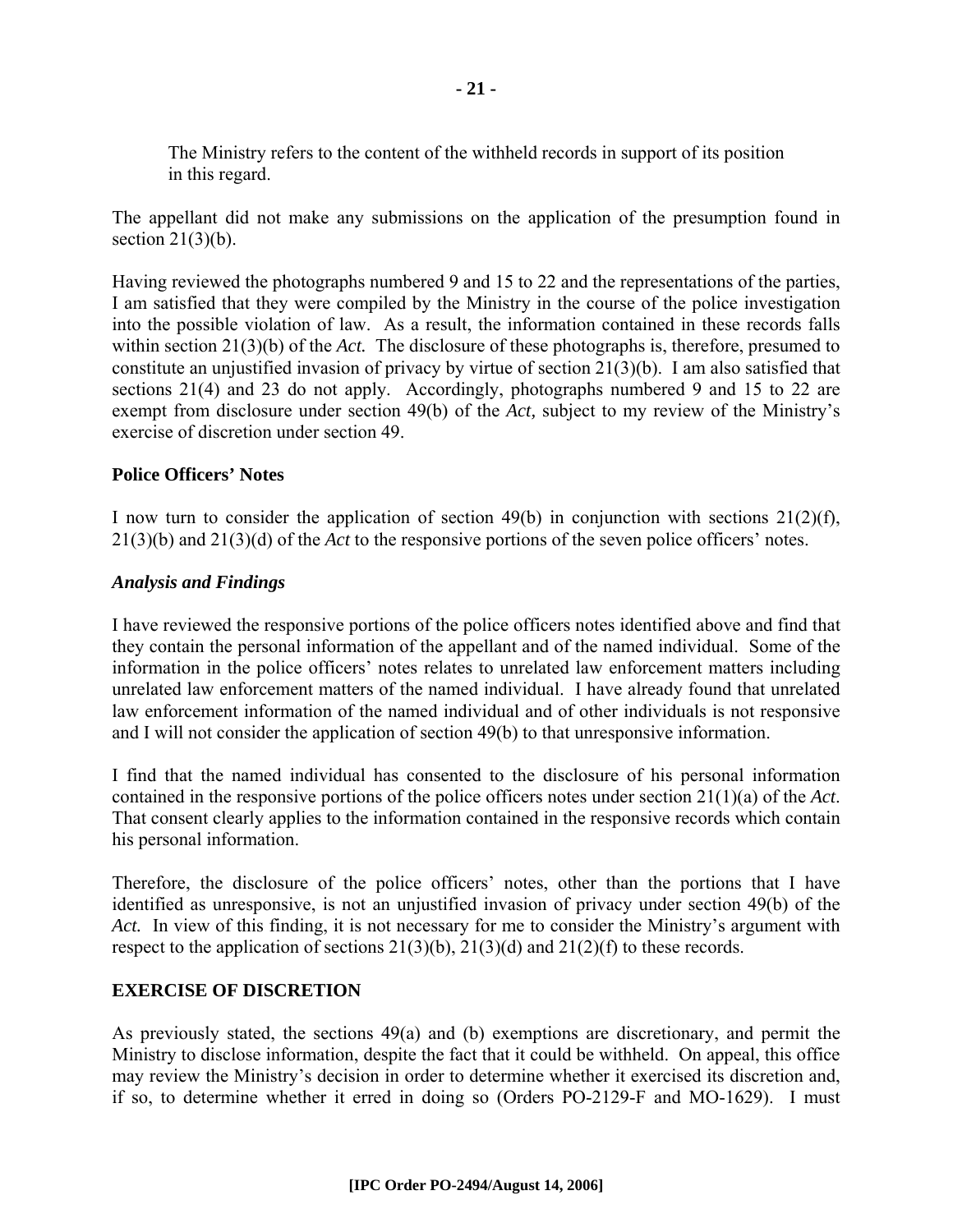consider whether the Ministry exercised its discretion. In addition, I must consider whether the Ministry erred in exercising its discretion. For example, whether,

- it does so in bad faith or for an improper purpose
- it takes into account irrelevant considerations
- it fails to take into account relevant considerations

In either case, this office may send the matter back to the institution for an exercise of discretion based on proper considerations [Order MO-1573]. This office may not, however, substitute its own discretion for that of the institution [section 54(2)].

Relevant considerations may include those listed below. However, not all those listed will necessarily be relevant, and additional unlisted considerations may be relevant [Orders P-344, MO-1573]:

- the purposes of the *Act*, including the principles that
	- information should be available to the public
	- individuals should have a right of access to their own personal information
	- exemptions from the right of access should be limited and specific
	- the privacy of individuals should be protected
- the wording of the exemption and the interests it seeks to protect
- whether the requester is seeking his or her own personal information
- whether the requester has a sympathetic or compelling need to receive the information
- whether the requester is an individual or an organization
- the relationship between the requester and any affected persons
- whether disclosure will increase public confidence in the operation of the institution
- the nature of the information and the extent to which it is significant and/or sensitive to the institution, the requester or any affected person
- the age of the information
- the historic practice of the institution with respect to similar information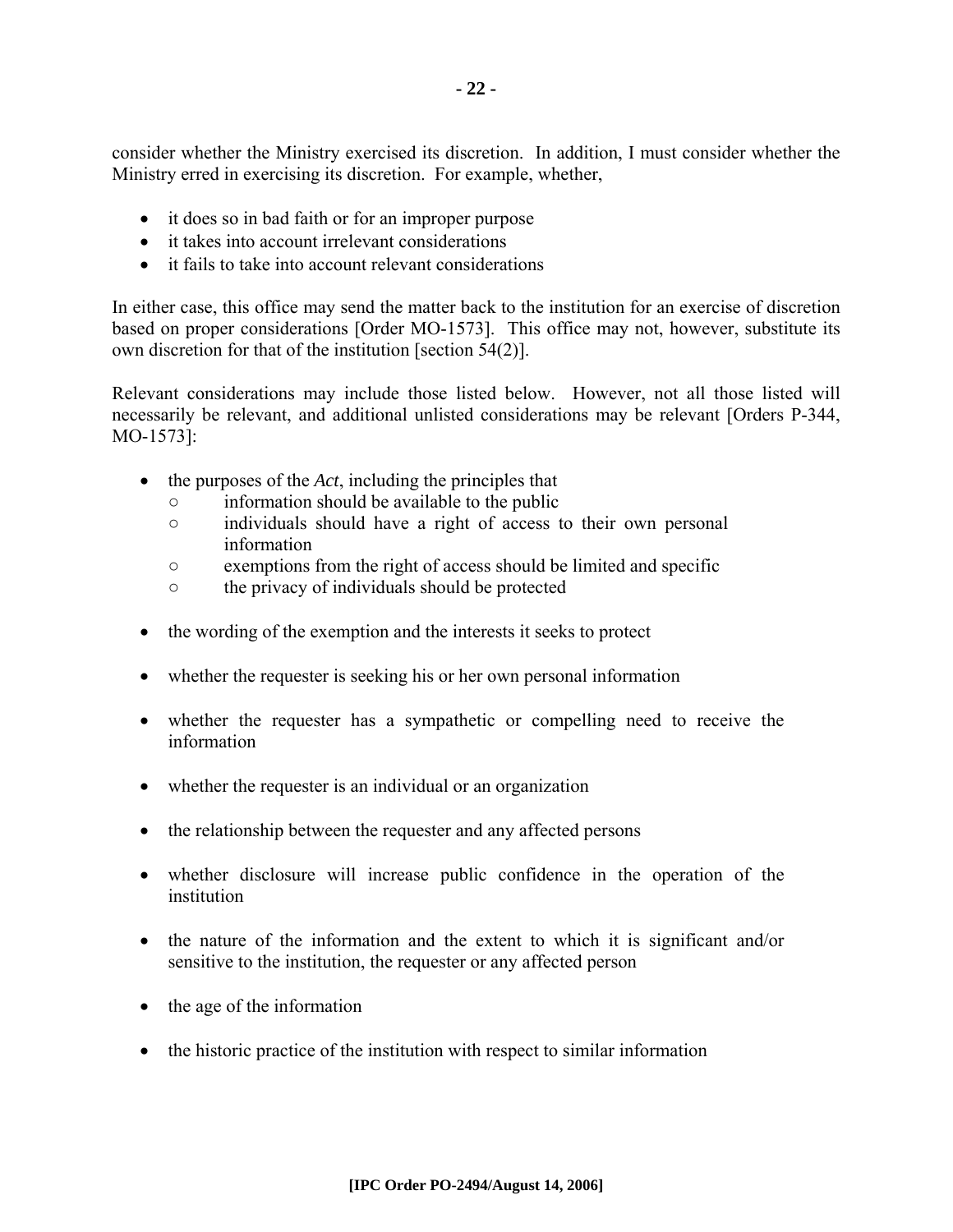In light of my finding that section  $49(a)$  in conjunction with section 19 and section  $14(1)(1)$  do not apply to the records at issue in this appeal, I need not review the Ministry's exercise of discretion under those sections. I turn to consider whether the Ministry properly exercised its discretion to withhold the information contained in the following records to which I have found section 49(b) applies; e.g. photographs numbered 9 and 15 to 22.

The Ministry made detailed submissions in support of its claim that it properly exercised its discretion not to disclose to the appellant the information which is exempt under section 49(b) in conjunction with the personal privacy sections of the *Act*.

The Ministry submitted that it had regard for the purposes of the *Act*, the appellant's right to access her own personal information, the fact that the records relate to charges that were ultimately withdrawn, the potential benefits to the appellant should the records be disclosed, the impact on public confidence in the delivery of services, the consent of the named individual to the disclosure and the court imposed restrictions relating to the information in the records.

The Ministry's representations were shared with the appellant, who also provided representations on this issue. The appellant stated that many members of the public have expressed an interest in the circumstances surrounding the laying of charges against her and the named individual and that the media reported more widely on the news of her arrest than they did on the withdrawal of the charges.

#### *Analysis and Findings*

I have carefully considered the representations of the Ministry and the appellant's reasons for seeking access, as well as the contents of the records. I have taken into account the submissions of the appellant on this issue and the nature of the information of the other individuals that is at issue. I find that the Ministry has properly exercised its discretion under section 49(b) not to disclose those portions of the records which contain the personal information of individuals other than the appellant and the named individual. I find nothing in the manner in which the Ministry exercised its discretion that would warrant my sending the matter back for a re-exercise of discretion. I therefore, uphold the Ministry's exercise of discretion in this case.

In summary, I find that the discretionary exemptions under section 49(b) of the *Act* only applies to the photographs numbered 9 and 15 to 22 on the CD of photographs and in view of my finding that the Ministry has properly exercised its discretion under section 49(b), those photographs should not be disclosed to the appellant.

#### **CORRECTION**

The appellant made extensive submissions regarding her right to have her personal information contained in the CFC database corrected. The appellant made an application with the Ministry of the Attorney General to have her personal information corrected on March 21, 2005 approximately one year following the filing of the access request that is the subject of this appeal. The appellant has not been able to reach a satisfactory conclusion to that correction